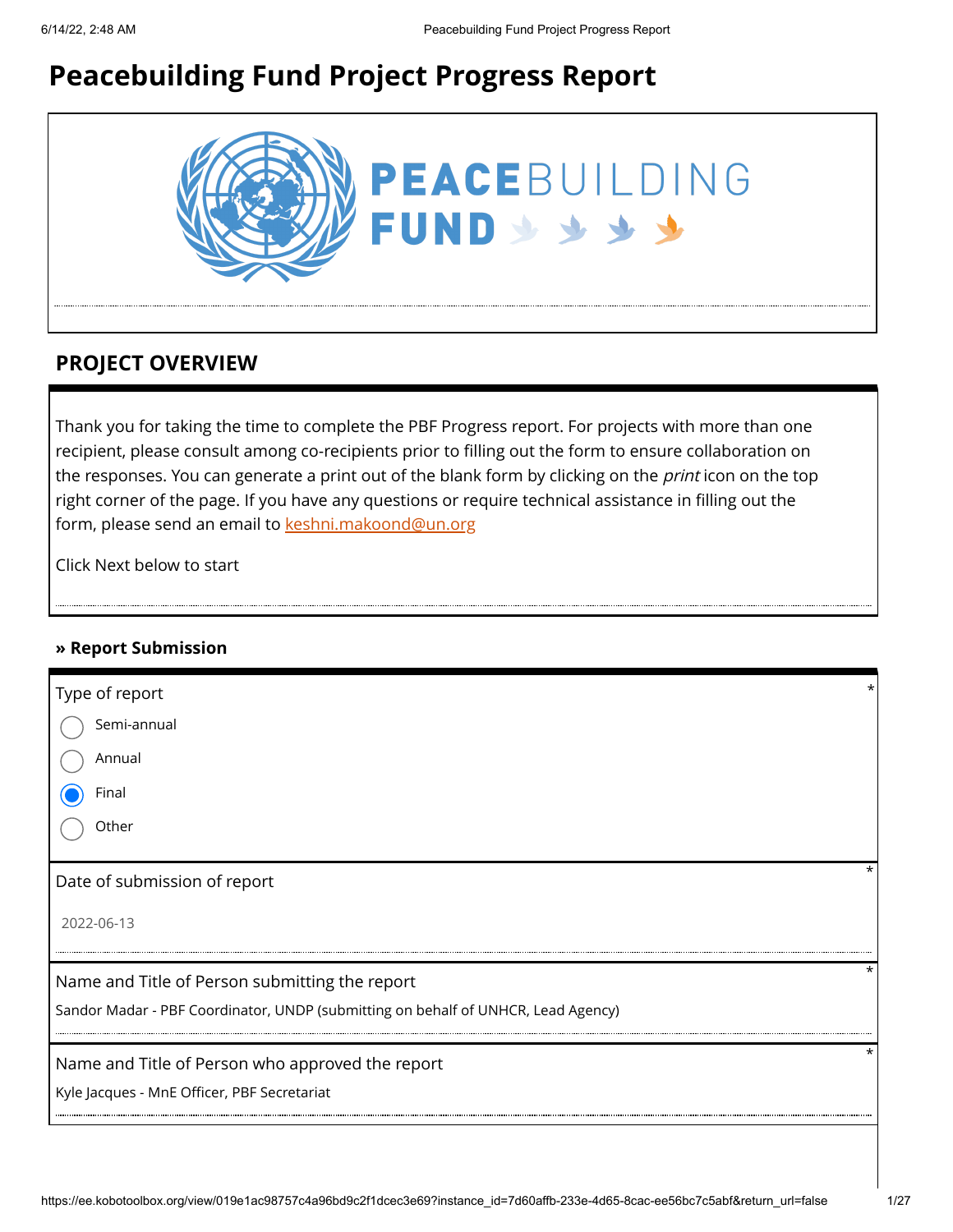| Have all fund recipients for this project contributed to the report?                                                                                                             | $\star$ |
|----------------------------------------------------------------------------------------------------------------------------------------------------------------------------------|---------|
| yes                                                                                                                                                                              |         |
| no                                                                                                                                                                               |         |
| Did PBF Secretariat review the report?                                                                                                                                           | *       |
| If there is no PBF secretariat in country, please select "Not applicable". If there is a PBF secretariat, you should normally ensure that they<br>have an opportunity to review. |         |
| yes                                                                                                                                                                              |         |
| no                                                                                                                                                                               |         |
| Not Applicable                                                                                                                                                                   |         |

## **» Project Information and Geographical Scope**

| $\ast$<br>Is this a cross-border project?                                 |                                        |                                 |  |  |  |
|---------------------------------------------------------------------------|----------------------------------------|---------------------------------|--|--|--|
| yes<br>no                                                                 |                                        |                                 |  |  |  |
| Please select the geographical region in which the project is implemented |                                        |                                 |  |  |  |
| Asia and the Pacific                                                      | Central & Southern Africa              | East Africa                     |  |  |  |
| Europe and Central Asia                                                   | Global                                 | Latin America and the Carribean |  |  |  |
| Middle East and North Africa                                              | West Africa                            |                                 |  |  |  |
|                                                                           | *<br>Country of project implementation |                                 |  |  |  |
| Ethiopia                                                                  | Kenya                                  | Madagascar                      |  |  |  |
| Somalia                                                                   | South Sudan                            | Sudan                           |  |  |  |
| Other, Specify                                                            |                                        |                                 |  |  |  |
|                                                                           |                                        |                                 |  |  |  |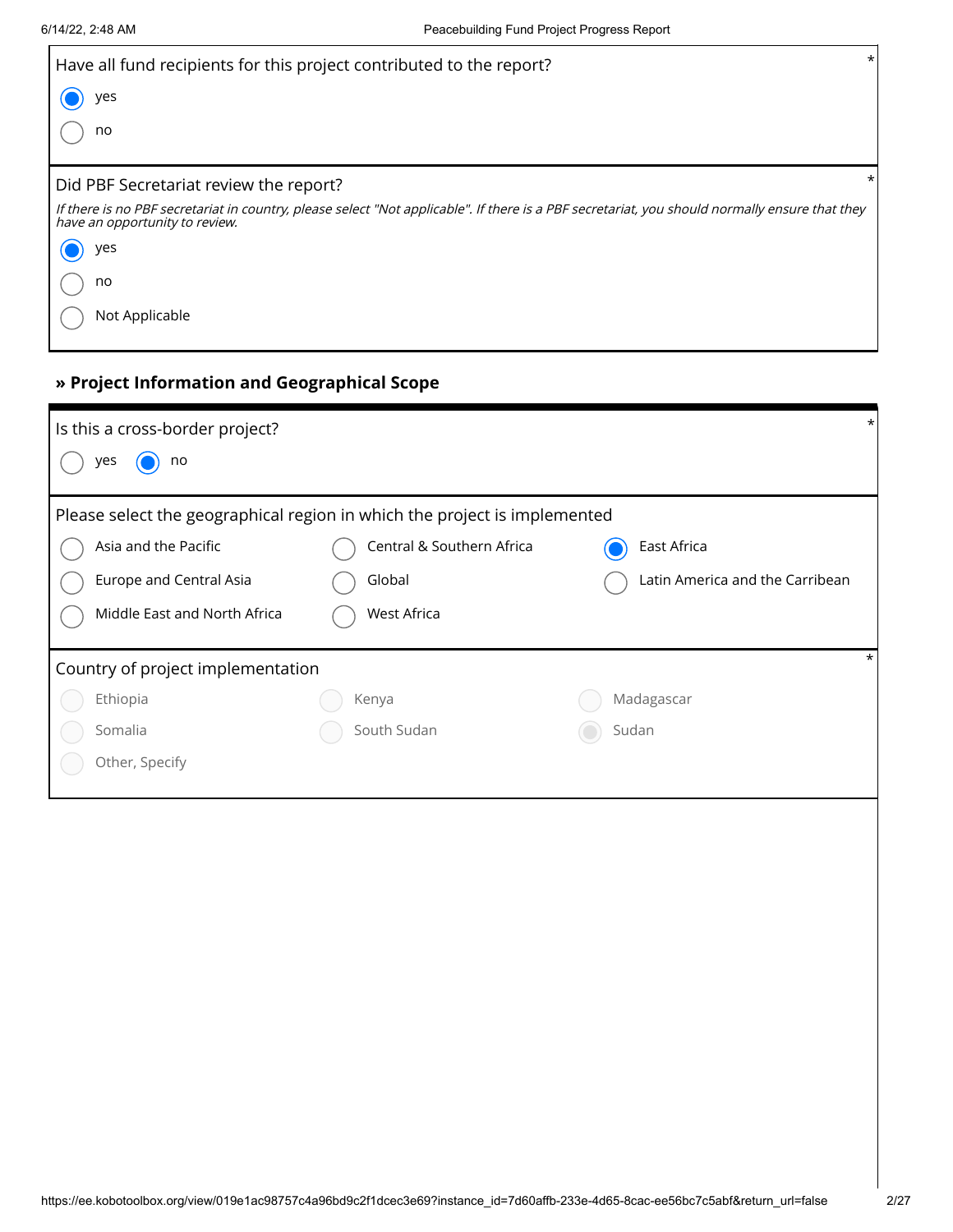| $^\star$<br>Project Title                                                                                                                                                                      |  |  |  |  |  |
|------------------------------------------------------------------------------------------------------------------------------------------------------------------------------------------------|--|--|--|--|--|
| 00119468: Building Sustainable Peace and Social Cohesion in Tawilla Locality, North Darfur                                                                                                     |  |  |  |  |  |
| 00130002: Building the MHPSS-Gender-Peacebuilding nexus: fostering wellbeing, non-violent, gender equitable<br>masculinity and social restoration with young people in West Darfur, Sudan.     |  |  |  |  |  |
| 00130052: Darfuri Youth Empowerment in Civic Spaces to Advance Peacebuilding                                                                                                                   |  |  |  |  |  |
| 00119467: Durable Solutions for forced displacement in West Darfur                                                                                                                             |  |  |  |  |  |
| 00119469: East Darfur: Assalaya-Sheiria-Yassin Triangle of Peace and Coexistence                                                                                                               |  |  |  |  |  |
| 00121172: PBF secretariat and peacebuilding project Sudan                                                                                                                                      |  |  |  |  |  |
| 00130005: Refugee and IDP Profiling Towards Sustainable Peace and Durable Solutions in Darfur                                                                                                  |  |  |  |  |  |
| 00125917: Strengthening the Political and Peacebuilding Role of Women in Sudan's Transition                                                                                                    |  |  |  |  |  |
| 00130705: Sudan Youth Citizen Observer Network: Strengthening Youth's Role as Peacebuilders and Promoters of<br>Civic Space in Sudan's Transition                                              |  |  |  |  |  |
| 00125403: Support to the Sudanese Peace Process                                                                                                                                                |  |  |  |  |  |
| 00128019: Supporting Sustainable Peace in Blue Nile State through Gender-Responsive Natural Resource<br>Governance, Inclusive Conflict Resolution Mechanisms and Climate-Resilient Livelihoods |  |  |  |  |  |
| 00119470: Transition to Sustainable Peace in Central Darfur                                                                                                                                    |  |  |  |  |  |
| 00119471: Transition to Sustainable Peace in South Darfur                                                                                                                                      |  |  |  |  |  |
| Other, Specify                                                                                                                                                                                 |  |  |  |  |  |
| Project Start Date                                                                                                                                                                             |  |  |  |  |  |
| 2020-01-02                                                                                                                                                                                     |  |  |  |  |  |
| *                                                                                                                                                                                              |  |  |  |  |  |
| Project end Date                                                                                                                                                                               |  |  |  |  |  |
| 2022-06-30                                                                                                                                                                                     |  |  |  |  |  |
|                                                                                                                                                                                                |  |  |  |  |  |
| *<br>Has this project received an extension?                                                                                                                                                   |  |  |  |  |  |
| YES, Cost Extension                                                                                                                                                                            |  |  |  |  |  |
| YES, No Cost Extension                                                                                                                                                                         |  |  |  |  |  |
| YES, Both Cost and No Cost extensions                                                                                                                                                          |  |  |  |  |  |
| NO, No Extensions                                                                                                                                                                              |  |  |  |  |  |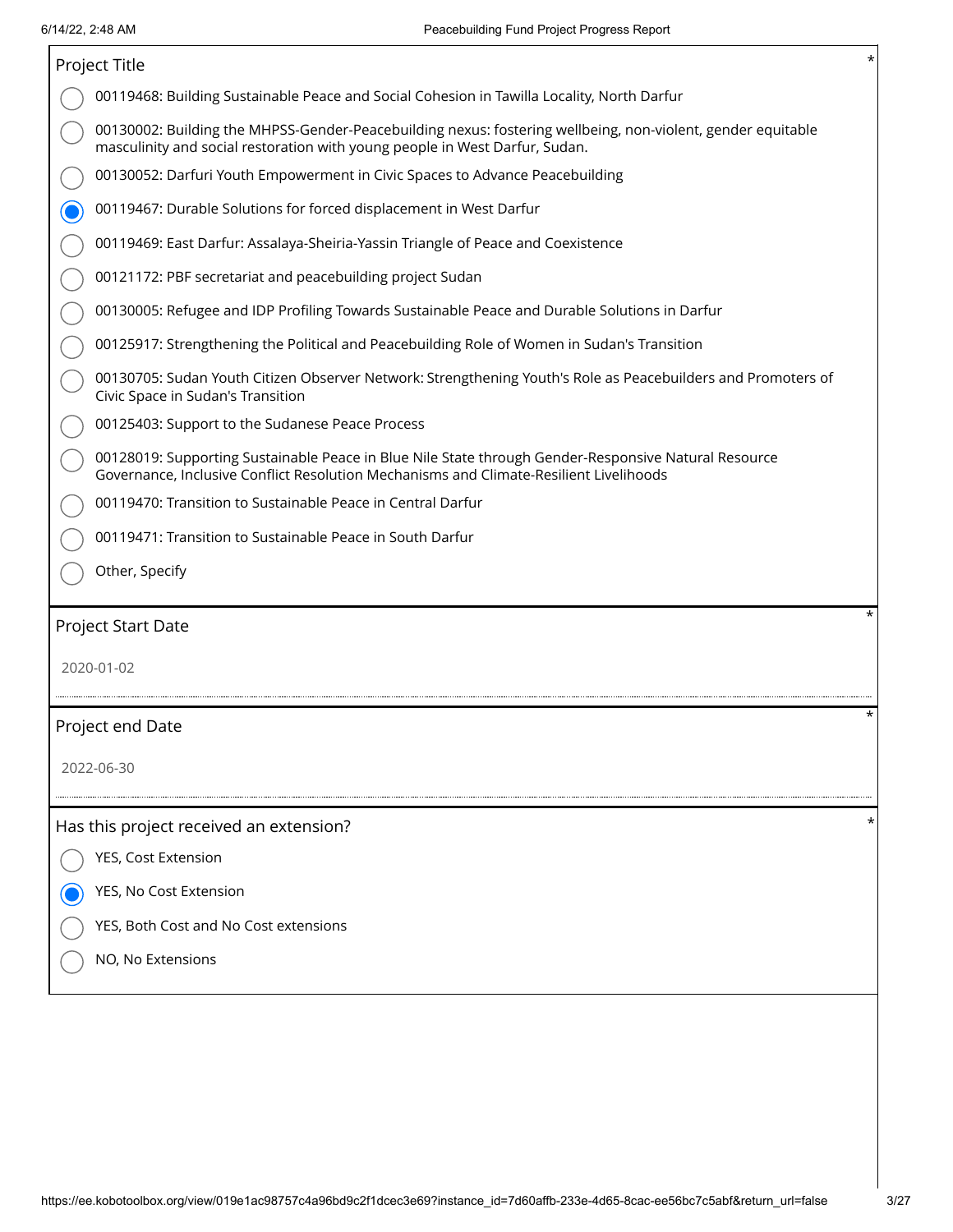| Will this project be requesting an extension?                      | $\star$ |
|--------------------------------------------------------------------|---------|
| YES, Cost Extension                                                |         |
| YES, No Cost Extension                                             |         |
| YES, Both Cost and No Cost extensions                              |         |
| NO, No Extensions                                                  |         |
|                                                                    |         |
| Is funding disbursed either into a national or regional trust fund | $\ast$  |
| yes                                                                |         |
|                                                                    |         |
| no                                                                 |         |
|                                                                    |         |

| Is the lead recipient a UN agency or a non UN entity?                                             |  |
|---------------------------------------------------------------------------------------------------|--|
| UN entity                                                                                         |  |
| Non-UN Entity                                                                                     |  |
|                                                                                                   |  |
| Please select the lead recipient                                                                  |  |
| UNDP: United Nations Development Programme<br>IOM: International Organization for Migration       |  |
| UNICEF: United Nations Children's Fund                                                            |  |
| OHCHR: Office of the United Nations High Commissioner for Human Rights                            |  |
| UNWOMEN: United Nations Entity for Gender Equality and the Empowerment of Women                   |  |
| UNHCR: United Nations High Commissioner for Refugees<br>UNFPA: United Nations Population Fund     |  |
| FAO: Food and Agriculture Organization<br>WFP: World Food Programme                               |  |
| UNHABITAT: United Nations Human Settlements Programme                                             |  |
| UNESCO: United Nations Educational, Scientific and Cultural Organization                          |  |
| UNEP: United Nations Environment Programme<br>ILO: International Labour Organization              |  |
| WHO: World Health Organization<br>AHO/WHO                                                         |  |
| UNODC: United Nations Office on Drugs and Crime<br>UNCDF: United Nations Capital Development Fund |  |
| UNOPS: United Nations Office for Project Services                                                 |  |
| UNIDO: United Nations Industrial Development Organization<br>ITC: International Trade Centre      |  |
| <b>UNDPO</b><br>Other, Specify                                                                    |  |
|                                                                                                   |  |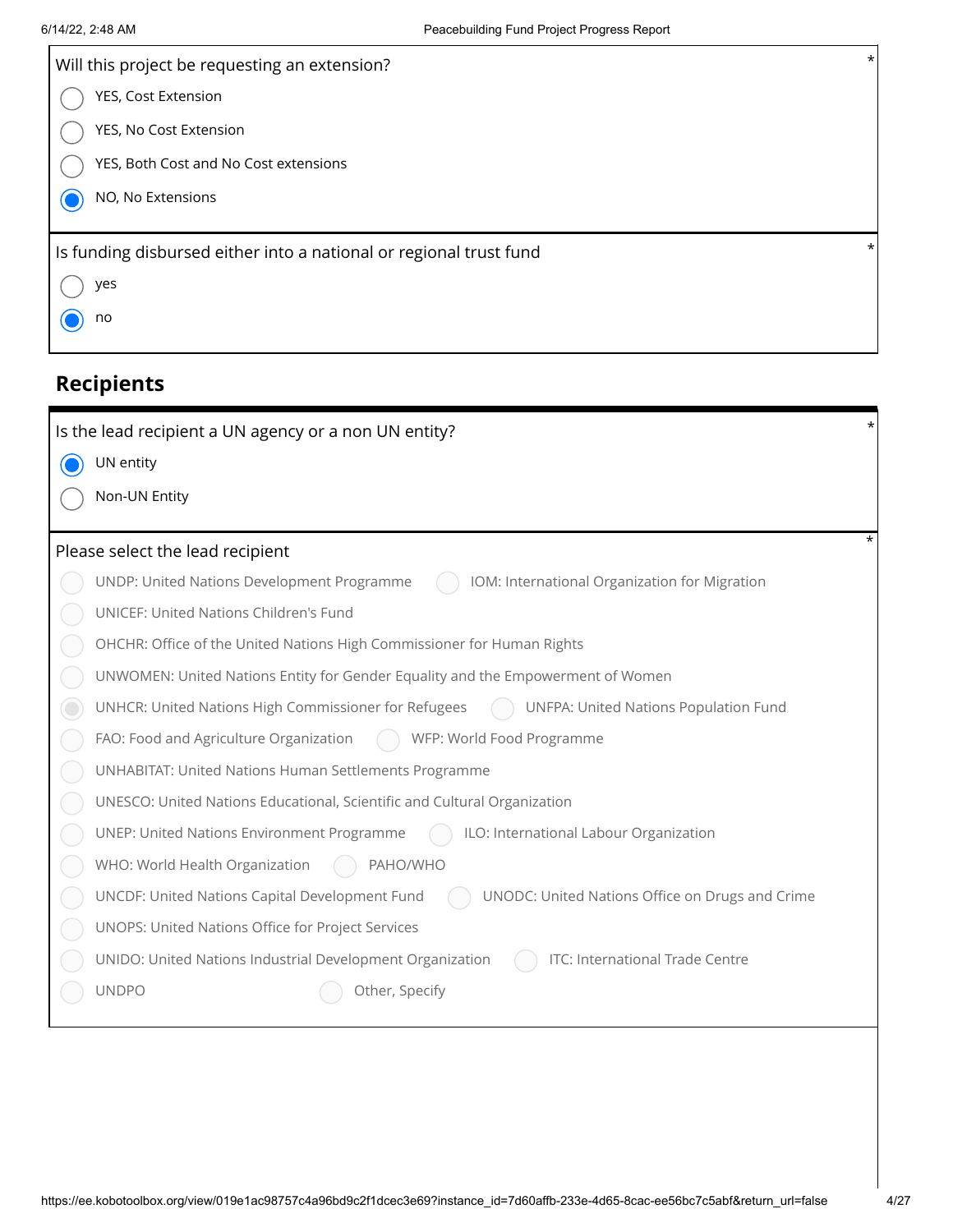|             | Are there other recipients for this project?                                                                   |  |  |
|-------------|----------------------------------------------------------------------------------------------------------------|--|--|
|             | No other recipients                                                                                            |  |  |
| $\mathbf O$ | Yes, other UN recipients only                                                                                  |  |  |
|             | Yes, other non-UN recipients only                                                                              |  |  |
|             | Yes, both UN and non-UN recipients                                                                             |  |  |
|             |                                                                                                                |  |  |
|             | Please select other UN recipients recipients                                                                   |  |  |
|             | IOM: International Organization for Migration<br>UNDP: United Nations Development Programme                    |  |  |
|             | UNICEF: United Nations Children's Fund                                                                         |  |  |
|             | OHCHR: Office of the United Nations High Commissioner for Human Rights                                         |  |  |
|             | UNWOMEN: United Nations Entity for Gender Equality and the Empowerment of Women                                |  |  |
|             | UNHCR: United Nations High Commissioner for Refugees<br>UNFPA: United Nations Population Fund                  |  |  |
|             | FAO: Food and Agriculture Organization<br>WFP: World Food Programme                                            |  |  |
|             | UNHABITAT: United Nations Human Settlements Programme                                                          |  |  |
|             | UNESCO: United Nations Educational, Scientific and Cultural Organization                                       |  |  |
|             | <b>UNEP: United Nations Environment Programme</b><br>ILO: International Labour Organization                    |  |  |
|             | WHO: World Health Organization<br>PAHO/WHO                                                                     |  |  |
|             | UNCDF: United Nations Capital Development Fund<br>UNODC: United Nations Office on Drugs and Crime              |  |  |
|             | UNOPS: United Nations Office for Project Services                                                              |  |  |
|             | UNIDO: United Nations Industrial Development Organization<br>ITC: International Trade Centre                   |  |  |
|             | UN Department of Peace Operations<br>Other, Specify                                                            |  |  |
|             |                                                                                                                |  |  |
|             | <b>Financial Reporting</b>                                                                                     |  |  |
|             |                                                                                                                |  |  |
|             | » Delivery by Recipient                                                                                        |  |  |
|             | Please enter the total amounts in US dollars allocated to each recipient organization                          |  |  |
|             |                                                                                                                |  |  |
|             | Please enter the original budget amount, amount transferred to date and estimated<br>expenditure by recipient. |  |  |
|             | Please make sure you enter the correct amount. All values should be entered in US Dollars                      |  |  |
|             |                                                                                                                |  |  |
|             |                                                                                                                |  |  |
|             |                                                                                                                |  |  |
|             |                                                                                                                |  |  |
|             |                                                                                                                |  |  |
|             |                                                                                                                |  |  |

## **Financial Reporting**

### **» Delivery by Recipient**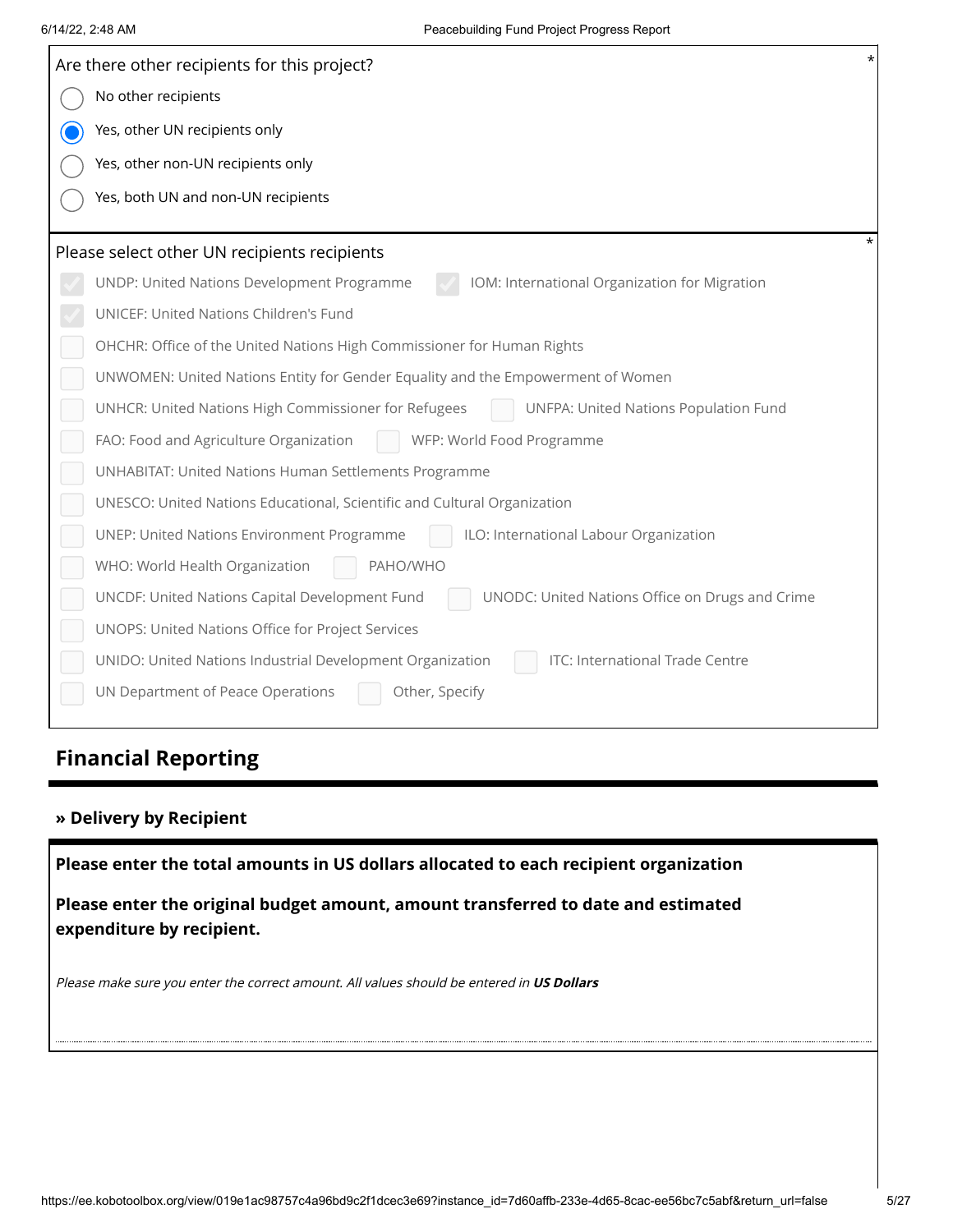6/14/22, 2:48 AM Peacebuilding Fund Project Progress Report

| <b>Recipients</b>                                                                                                 | <b>Total Project</b><br><b>Budget</b><br>(in US \$)<br>Please enter the total<br>budget as is in the<br>project document in US<br>Dollars<br>$^\star$ | <b>Transfers to</b><br>date<br>(in US \$)<br>Please enter the total<br>amount transferred to<br>each recipient to date in<br>US Dollars<br>$^\star$ | <b>Expenditure</b><br>to date<br>(in US \$)<br>Please enter the<br>approximate amount<br>spent to date in US<br>dollars<br>$\star$ | Implementati<br>on rate as a<br>percentage of<br>total budget<br>(calculated automatically) |
|-------------------------------------------------------------------------------------------------------------------|-------------------------------------------------------------------------------------------------------------------------------------------------------|-----------------------------------------------------------------------------------------------------------------------------------------------------|------------------------------------------------------------------------------------------------------------------------------------|---------------------------------------------------------------------------------------------|
| <b>UNHCR:</b><br><b>United</b><br><b>Nations</b><br><b>High</b><br><b>Commission</b><br>er for<br><b>Refugees</b> | 1312569                                                                                                                                               | 1312569                                                                                                                                             | 1136700                                                                                                                            | 86.6%                                                                                       |
| <b>UNDP:</b><br><b>United</b><br><b>Nations</b><br>Developmen<br>τ<br><b>Programme</b>                            | $\star$<br>1408120                                                                                                                                    | $^\star$<br>1408120                                                                                                                                 | $^\star$<br>1287269                                                                                                                | 91.42 %                                                                                     |
| IOM:<br><b>Internation</b><br>al<br><b>Organizatio</b><br>n for<br><b>Migration</b>                               | $\star$<br>600000                                                                                                                                     | $\star$<br>600000                                                                                                                                   | $\star$<br>487864.41                                                                                                               | 81.31 %                                                                                     |
| <b>UNICEF:</b><br><b>United</b><br><b>Nations</b><br><b>Children's</b><br><b>Fund</b>                             | $^\star$<br>1000000                                                                                                                                   | $\star$<br>1000000                                                                                                                                  | $\star$<br>913884.14                                                                                                               | 91.39 %                                                                                     |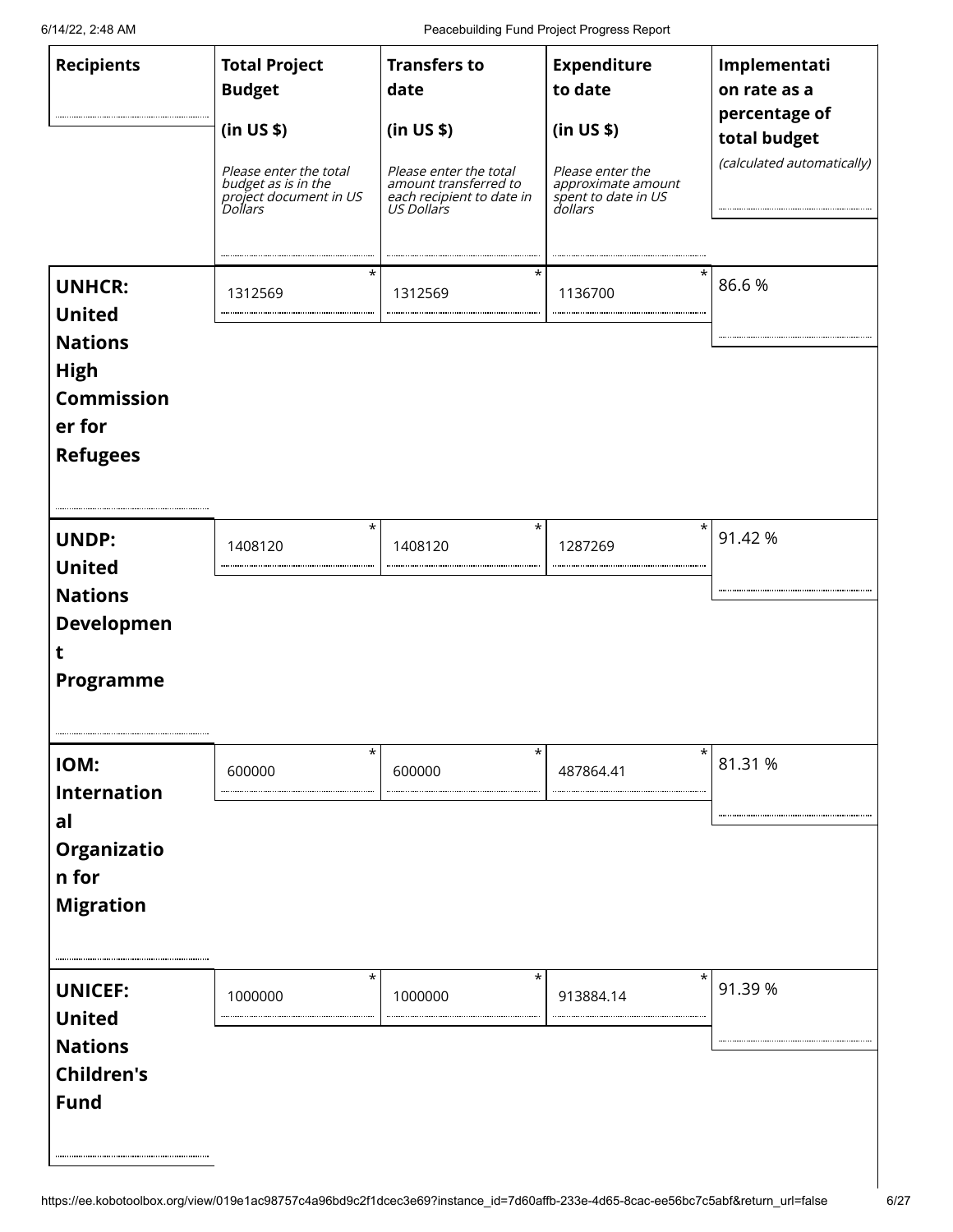| <b>TOTAL</b>                                                                                                                                                                                          | 4320689 | 4320689                                                                     | 3825717.55 | 88.5<br>4% |
|-------------------------------------------------------------------------------------------------------------------------------------------------------------------------------------------------------|---------|-----------------------------------------------------------------------------|------------|------------|
| The approximate implementation rate as percentage of total project budget based on the values<br>entered in the above matrix is 88.54%. Can you confirm that this is correct?<br>Correct<br>Incorrect |         |                                                                             |            |            |
| 98                                                                                                                                                                                                    |         | If it is incorrect, please enter the approximate implementation rate as a % |            |            |

### **» Gender-responsive Budgeting**

| Indicate what <b>percentage (%)</b> of the budget contributes to gender equality or women's empowerment<br>(GEWE)?<br>33                                                                                                  | $\star$ |
|---------------------------------------------------------------------------------------------------------------------------------------------------------------------------------------------------------------------------|---------|
|                                                                                                                                                                                                                           |         |
| The dollar amount of the budget contributing to Gender Equality and Women's Empowerment (GEWE)<br>based on percentage entered above and total project budget is US \$1425827.37. Can you confirm that<br>this is correct? | *       |
| Correct<br>Incorrect                                                                                                                                                                                                      |         |
| If it is incorrect, please enter the budget amount allocated to GEWE in US Dollars                                                                                                                                        | *       |
| 1436334                                                                                                                                                                                                                   |         |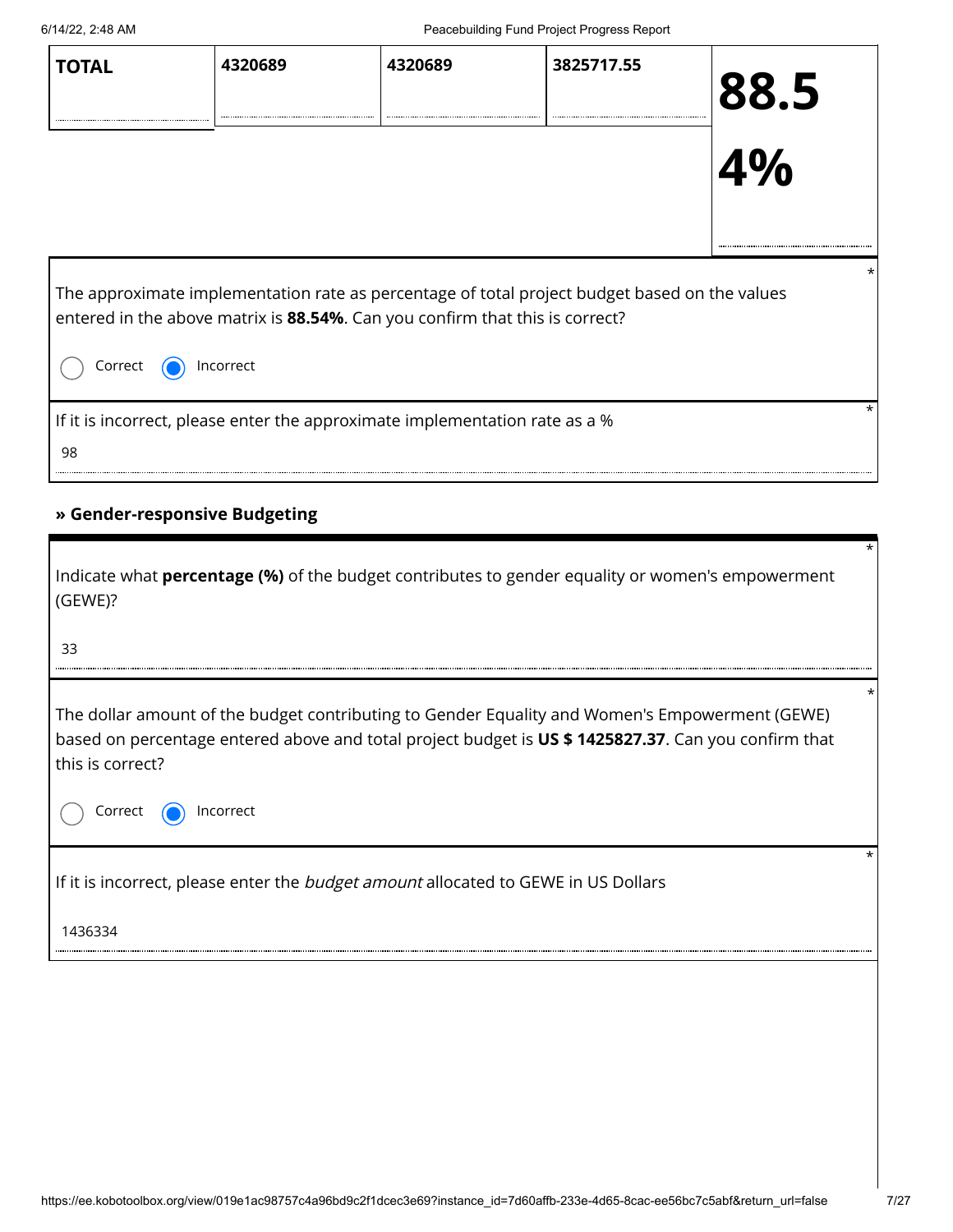

## **Project Markers**

| Please select the Gender Marker Associated with this project                                                                                                                       | $\star$ |
|------------------------------------------------------------------------------------------------------------------------------------------------------------------------------------|---------|
| Score 1 for projects that contribute in some way to gender equality, but not significantly (less than 30% of the total<br>budget for GEWE)                                         |         |
| Score 2 for projects that have gender equality as a significant objective and allocate between 30 and 79% of the total<br>project budget to GEWE                                   |         |
| Score 3 for projects that have gender equality as a principal objective and allocate at least 80% of the total project<br>budget to Gender Equality and Women's Empowerment (GEWE) |         |
| Please select the Risk Marker Associated with this project                                                                                                                         |         |
| Risk marker $0 =$ low risk to achieving outcomes                                                                                                                                   |         |
| Risk marker 1 = medium risk to achieving outcomes                                                                                                                                  |         |
| Risk marker 2 = high risk to achieving outcomes                                                                                                                                    |         |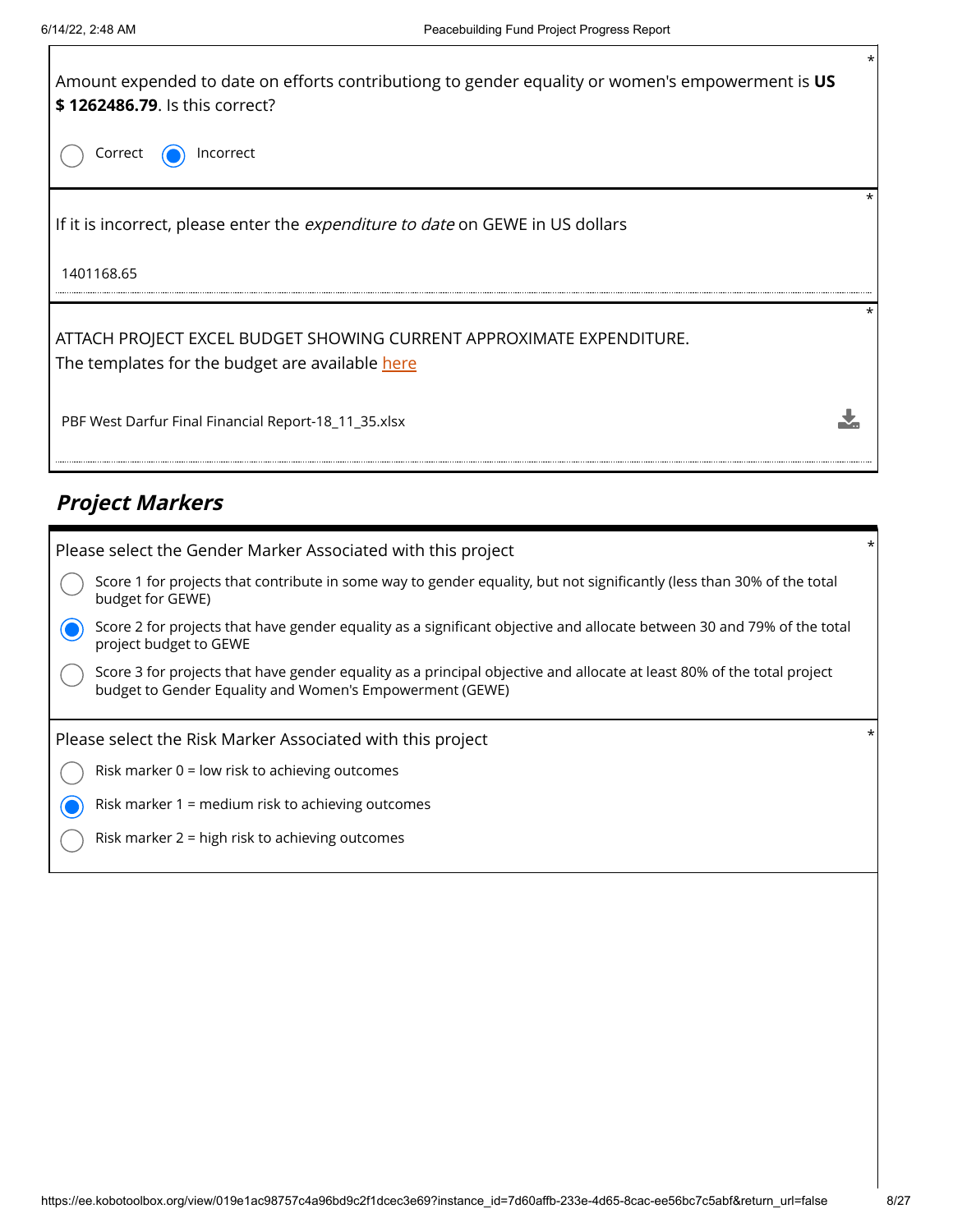| Please select the PBF Focus Area associated with this project             | $^\star$ |
|---------------------------------------------------------------------------|----------|
| (1.1) Security Sector Reform                                              |          |
| (1.2) Rule of Law                                                         |          |
| (1.3) Demobilisation, Disarmament and Reintegration                       |          |
| (1.4) Political Dialogue                                                  |          |
| (2.1) National reconciliation                                             |          |
| (2.2) Democratic Governance                                               |          |
| (2.3) Conflict prevention/management                                      |          |
| (3.1) Employment                                                          |          |
| (3.2) Equitable access to social services                                 |          |
| (4.1) Strengthening of essential national state capacity                  |          |
| (4.2) Extension of state authority/Local Administration                   |          |
| (4.3) Governance of peacebuilding resources (including PBF Secretariats)  |          |
|                                                                           | $^\star$ |
| Is the project part of one or more PBF priority windows?                  |          |
| Select all that apply<br>Gender promotion initiative                      |          |
|                                                                           |          |
| Youth promotion initiative                                                |          |
| Transition from UN or regional peacekeeping or special political missions |          |
| Cross-border or regional project                                          |          |
| None                                                                      |          |
|                                                                           |          |

## **PART I: OVERALL PROJECT PROGRESS**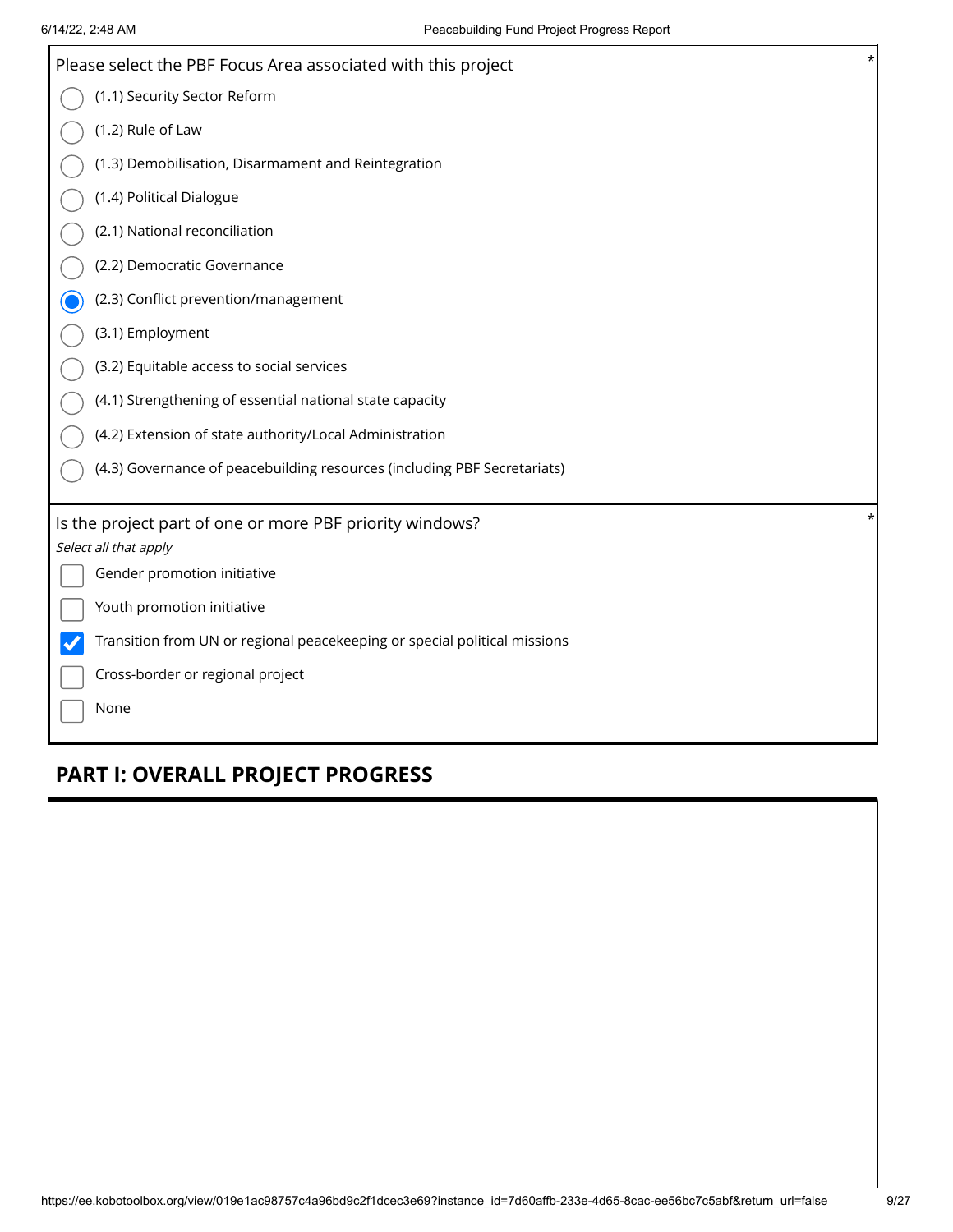NOTES FOR COMPLETING THE REPORT:

- Avoid acronyms and UN jargon, use general /common language.
- Report on what has been achieved in the reporting period, not what the project aims to do.
- Be as concrete as possible. Avoid theoretical, vague or conceptual discourse.
- Ensure the analysis and project progress assessment is gender and age sensitive.
- If relevant, please include any COVID-19 related considerations, adjustments and results and respond to section IV. **(This section is optional)**

Briefly outline the *status of the project* in terms of implementation cycle, including whether preliminary/preparatory activities have been completed (i.e. contracting of partners, staff recruitment, etc.)

Please limit your response to 1500 characters including spaces.

This report serves as the final report because the project ends on the 30th June 2022. While largely stable for most of the project duration, in July 2021, insecurity in Jebel Moon locality began to increase with frequent clashes between Rizeigat Arabs and Misseriya Jebel tribes. The situation has since continued to escalate, with armed mobilization. The inter-communal tensions were exacerbated by the rainy season due to land disputes between pastoralists and farmers. Reconciliation efforts by community leaders and state authorities were implemented and, though a local peace agreement was signed in late October, the situation continues to be volatile. Jebel Moon locality was more affected by local inter-communal violence than by political developments at the national level such as the Coup d'État of the 25th October 2021.

Accessibility of Jebel Moon became a challenge towards September/October 2021. The deteriorating security situation caused some implementing partners to withdraw staff from Jebel Moon. Tensions in Jebel Moon, as well as neighbouring Sirba locality, also hampered the ability of UN Agencies to conduct project monitoring visits and coordination meetings with locality-level authorities. In March 2022 the violence also spread to El Geneina and Kerenik Localities resulting in over 200 fatalities, many injuries and mass displacement. UN Agencies are closely monitoring the situation and advocating for authorities and community leaders to de-escalate the conflict.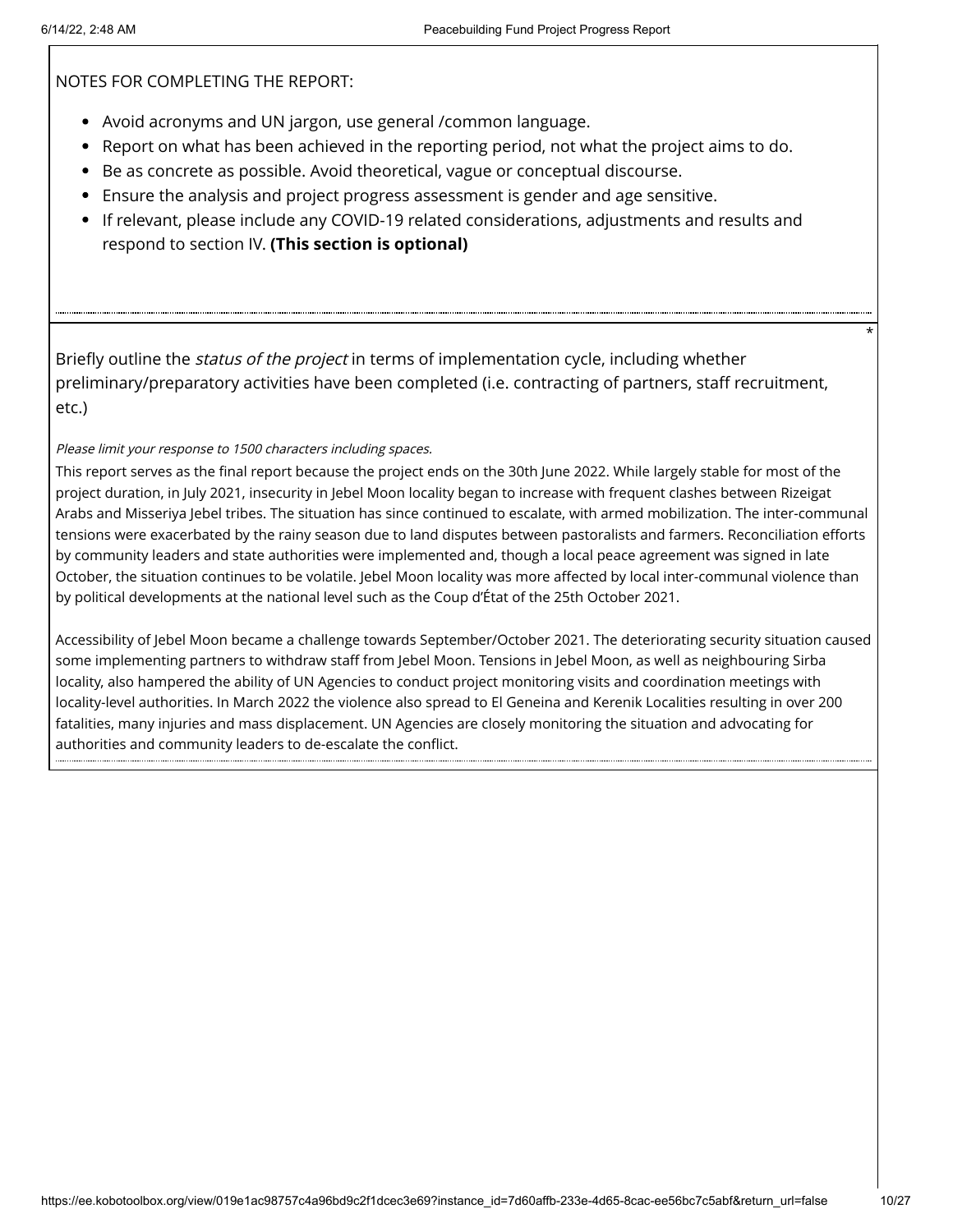Summarize the main structural, institutional or societal level change the project has contributed to. This is not anecdotal evidence or a list of individual outputs, but a description of progress made toward the main purpose of the project

#### FOR PROJECTS WITHIN SIX MONTHS OF COMPLETION ONLY; (1500 character limit)

Data collected through multi-sectoral village profiling, intentions survey exercises, and durable solutions action planning showed that insecurity, weak rule of law, limited access to basic services, and insufficient livelihood opportunities remain barriers to achieving durable solutions in Jebel Moon locality. Crucially, the data demonstrates the need for interventions that span the humanitarian-peace-development nexus and emphasises the importance of working alongside development actors to fill some of the most critical gaps in Jebel Moon and to attain wider systemic change. While this project has begun to address some of the gaps in relation to rule of law and basic service provision, these interventions serve as entry points for much-needed interventions at a larger scale.

Moreover, data from Jebel Moon demonstrates that nomadic communities are consistently the most disadvantaged in terms of access to basic services. Such information will guide future UN and governmental durable solutions and peacebuilding interventions in Darfur and has already begun to inform advocacy efforts at the community level. Due to the continuously occurring inter-communal violence, it is difficult to assess at this stage whether the project made any significant long-term structural, institutional or societal change.

## **PART II: RESULT PROGRESS BY PROJECT OUTCOME**

Describe overall progress under each Outcome made during the reporting period (for June reports: January-June; for November reports: January-November; for final reports: full project duration). Do not list individual activities. If the project is starting to make/has made a difference at the outcome level, provide specific evidence for the progress (quantitative and qualitative) and explain how it impacts the broader political and peacebuilding context.

- "On track" refers to the timely completion of outputs as indicated in the workplan.
- "On track with peacebuilding results" refers to higher-level changes in the conflict or peace factors that the project is meant to contribute to. These effects are more likely in mature projects than in newer ones.

How many OUTCOMES does this project have \*

 $1 \t2 \t3 \t4 \t5 \t6 \t7 \t8 \t more than 8.$ 

Please write out the project outcomes as they are in the project results framework found in the project document

#### Outcome 1:

Durable solutions for the return of IDPs and refugees and the residents are made possible by peaceful resolution of land disputes, and sustainable land and natural resource management facilitates enhanced agricultural productivity, processing, and value-chains to create jobs and improve livelihoods.

\*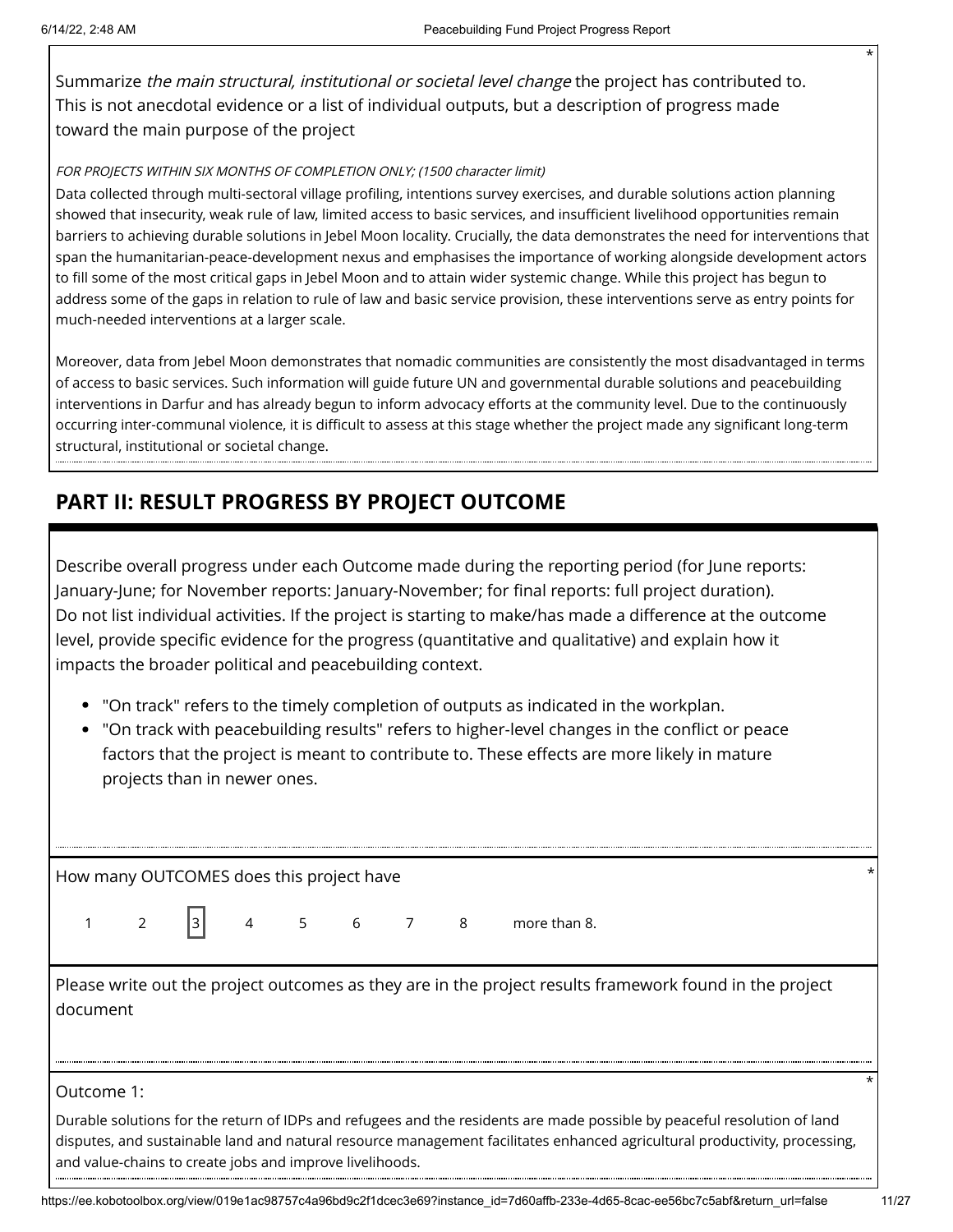#### Outcome 2:

Good governance is instituted at locality level and confidence of people built: armed groups are disarmed, demobilised, and reintegrated into society; freedom of movement and physical security is taken for granted by men and women and the rule of law is perceived to be applied without fear or favour; quality basic services are accessible to all, and all feel a stakeholder to their provision.

#### Outcome 3:

A culture of peace and rights is nurtured and sustained in Darfur by a vibrant civil society with the commitment and capacity to represent the interests of all stakeholders in the resolution of disputes, and in holding Government to account for maintenance of the social contract.

#### **Outcome 1:**

**Durable solutions for the return of IDPs and refugees and the residents are made possible by peaceful resolution of land disputes, and sustainable land and natural resource management facilitates enhanced agricultural productivity, processing, and value-chains to create jobs and improve livelihoods.**

Rate the current status of the outcome progress \*

1. Off Track  $\bigcirc$  2. On Track  $\bigcirc$  3. On Track with evidence of peacebuilding results

\*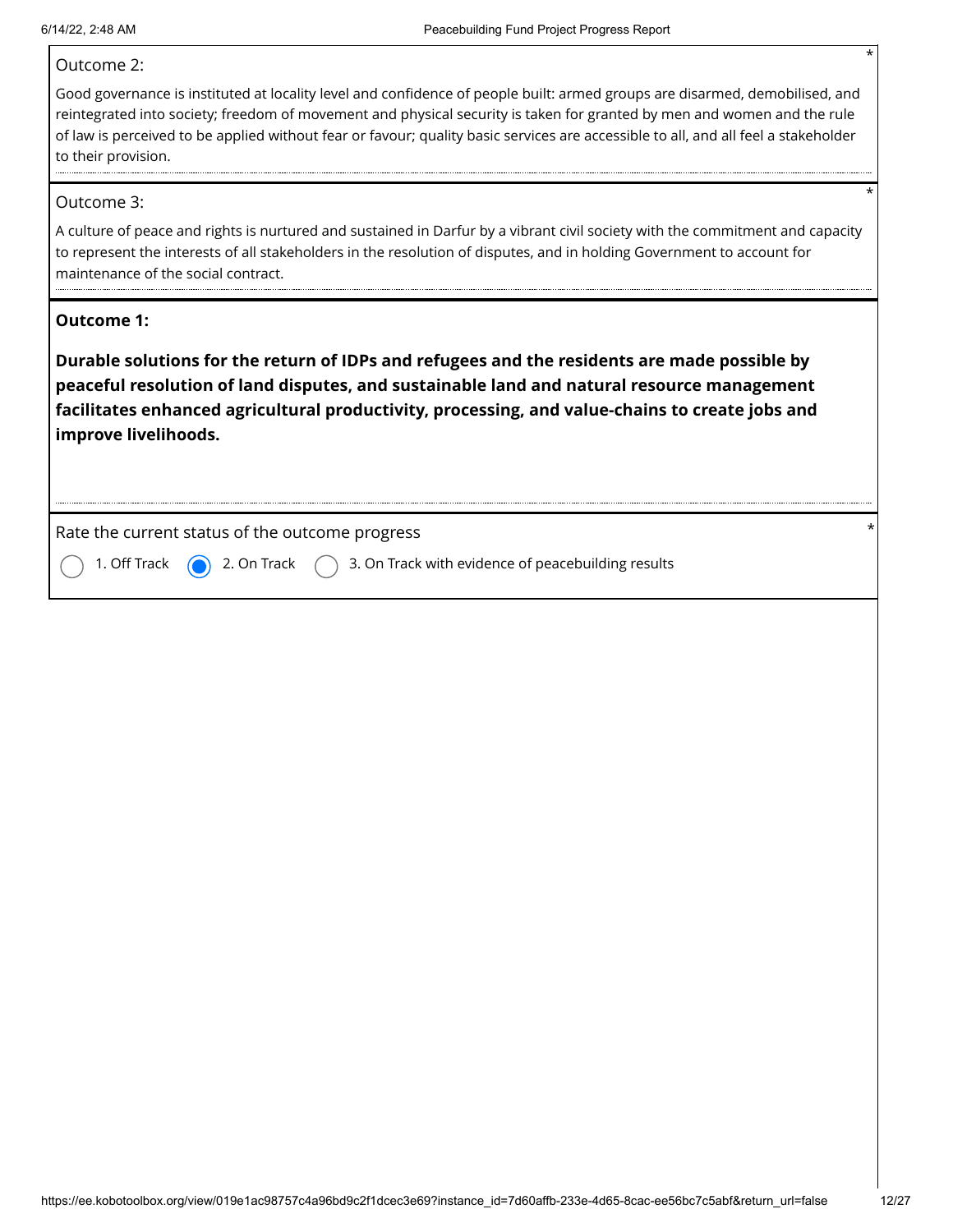#### Progress summary

Please limit your response to 3000 characters including spaces.

The project issued the Durable Solution Action Plan in December 2021 to guide peacebuilding interventions of UNAFPs, government and the donor community. The action plan was developed following a workshop held in El Geneina on 22-23 September 2021 with 94 participants (70 men, 24 women) to define interventions addressing housing, land and property, conflict resolution, female headed households, food security, youth, basic services, safety and security and legal documentation services.

UNHCR formed and capacitated 6 community reconciliation committees (CRCs) with 90 members (33 women; 32 men; 6 young women; 19 young men). The CRCs resolved all 75 disputes, including over land, property and water. The project facilitated civil documentation by supporting registration campaigns which resulted in the registration of 2,675 individuals (499 women; 223 men; 1,132 girls; 821 boys). These documents are not issued yet due to weak capacity of the civil registry. The project completed 8 community support projects in Selaya, Jiljilak, Fajola and Arosherow IDPs camp including the rehabilitation of 4 schools, a police post and a water pump, and the construction of a child safe play area.

UNDP addressed land-related issues through strengthening capacities of land registrations with the establishment and training of a Land Steering Committee (20 members: 10 men, 5 women, 5 youth) in Selea, Aburemail and Hejeleeja villages. However, the land registration stalled due to the inter-communal violence. Two consultations were held with 124 participants (99 men, 25 women) to draft a land law reform that is awaiting the establishment of a legislative council to approve the draft document. UN-HABITAT improved land management by digitalizing land records and capacity building of land institutions, sketch mapping and demarcation of potential return villages, awareness raising on land rights, and the application of the Social Tenure Domain Model that produces a database of community-based land tenure determination (trained 97 officials and community members). The project introduced a participatory model for village planning, where government planning offices facilitate communities to make planning decisions, including sketch mapping of 4 villages with 40 community members.

Natural resource management committees planted 20,000 seedlings in Arafa and Hejeleeja villages, covering 20 acres. 80% of the seedlings were gum arabic, which is a major export product for Sudan and an important source of livelihoods. 160 women developed skills in molding fuel efficiency stoves to reduce frequency of forest visits by women, thus reducing exposure to protection related issues. A subsurface dam was rehabilitated at Jiljilak along with a Haffir at Abu-remail, and a dam in Manjura village. The rehabilitated infrastructures reduced the time women and youth spend fetching water from 6 hours to less than an hour and hopefully will foster peaceful coexistence once stability is restored.

### Indicate any additional analysis on how Gender Equality and Women's Empowerment and/or Youth Inclusion and Responsiveness has been ensured under this Outcome

Please limit your response to 1500 characters including spaces.

The durable solutions action planning processes were inclusive of men, women, and youth representing all groups in the target areas. During the data collection phase, women comprised almost two-thirds of household head respondents and 30% of the enumerators although more female enumerators could not be recruited, due to illiteracy and gender sensitivities around women's travel between the sample villages. Data analysis and baseline were both gender sensitive of that all the findings were disaggregated by gender (and by age whenever relevant) on the socio-economic status of women and youth in terms of employment, education and training, food security, income generation, access to health and other services, land ownership, participation in decision making and durable solution preferences. These were emphasized again in dedicating special sections on women-headed households across all groups communities as well as youth and women priorities in the Action plan.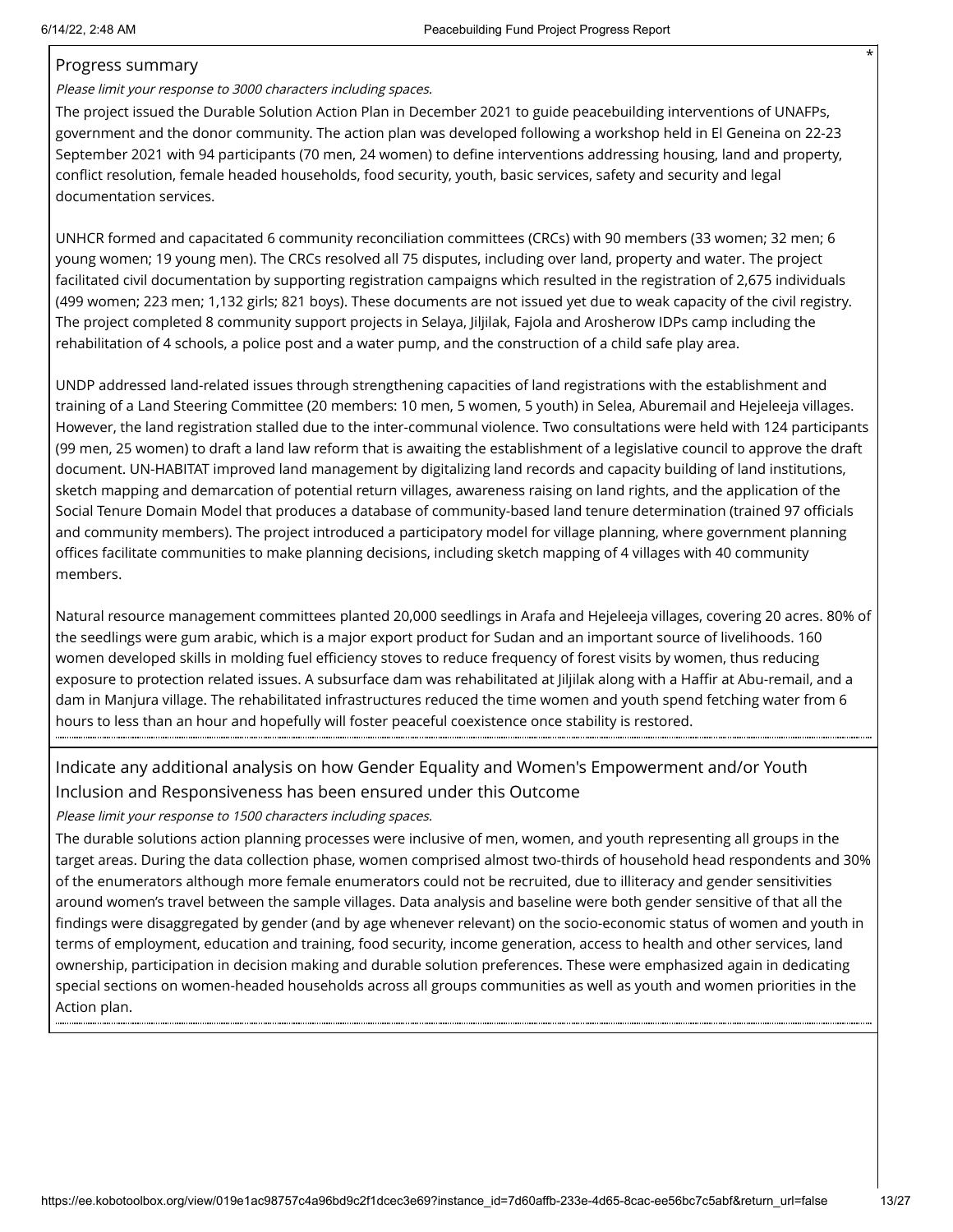Г

| <b>Outcome 2:</b>                                                                                                                                                                                                                                                                                                                                                                                                      |   |
|------------------------------------------------------------------------------------------------------------------------------------------------------------------------------------------------------------------------------------------------------------------------------------------------------------------------------------------------------------------------------------------------------------------------|---|
| Good governance is instituted at locality level and confidence of people built: armed groups are<br>disarmed, demobilised, and reintegrated into society; freedom of movement and physical<br>security is taken for granted by men and women and the rule of law is perceived to be applied<br>without fear or favour; quality basic services are accessible to all, and all feel a stakeholder to<br>their provision. |   |
| Rate the current status of the outcome progress                                                                                                                                                                                                                                                                                                                                                                        | * |
| 3. On Track with evidence of peacebuilding results<br>1. Off Track<br>2. On Track                                                                                                                                                                                                                                                                                                                                      |   |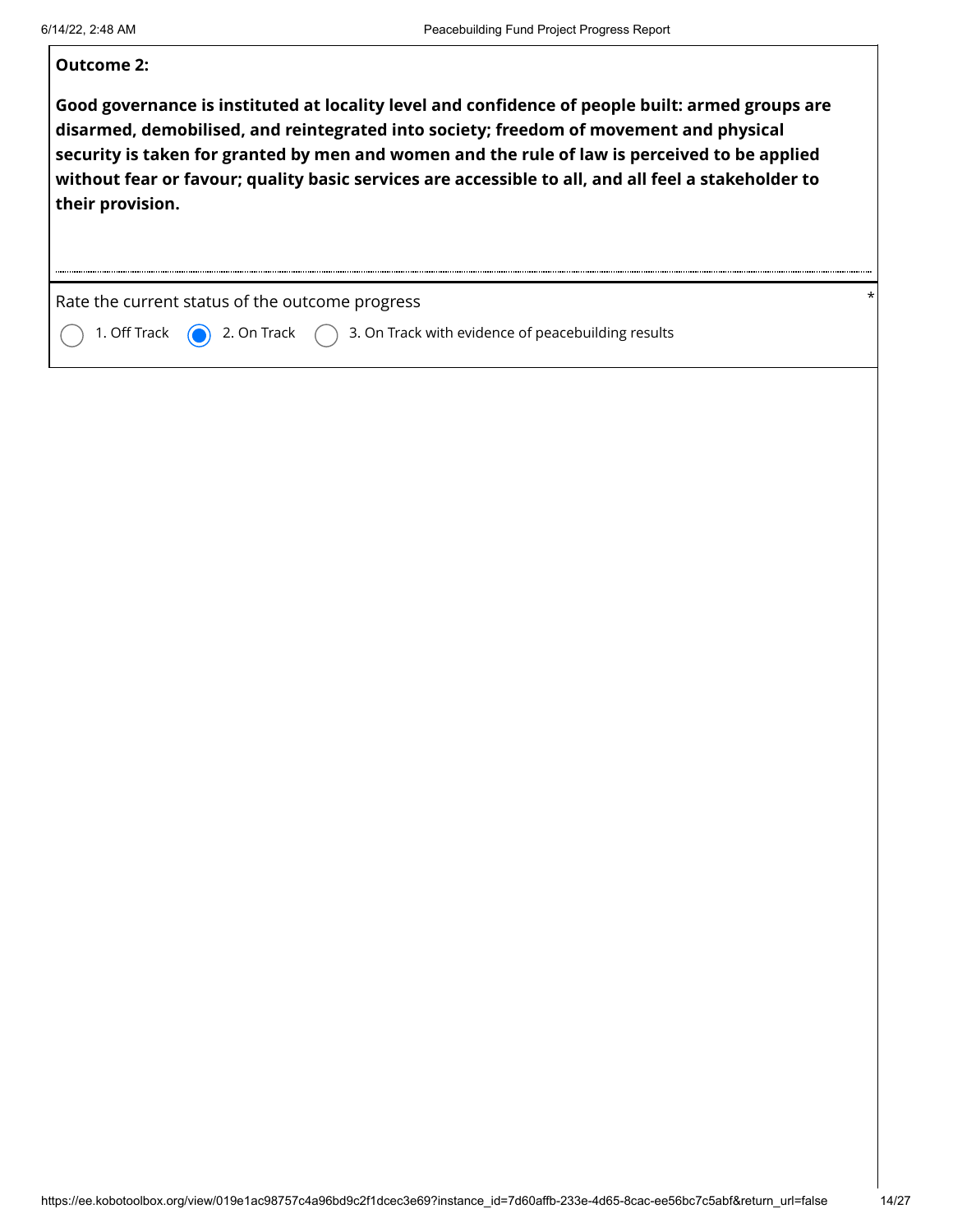#### Progress summary

Please limit your response to 3000 characters including spaces.

The absence of security forces and judicial authorities was a challenge in Jebel Moon. To promote responsive security institutions, UNDP trained 105 SPF (92 male, 13 female) on land law reform; how to conduct community patrols, intelligenceled policing, and early warning and early response; tactical intervention and first responder training; how to run the Digital Control Room; on criminal investigation, women and child protection. A total of 24 participants (2 female, 22 male), from judges, prosecutors, Police investigators, and psychosocial workers were trained on fair trail standards, and Sudanese Child Act including drafting a law on combating violence against women. The Digital Control Room made it easier for SPF to produce real-time data and analysis of trends, thus identification of hotspots and acting as an early warning system.

The trained staff were a part of the police deployment to Jebel Moon, which aims to enhance physical security in the locality. The project also established a Police Post, a district court and a prosecutor's office in Seleah to improve physical security and act as a deterrent. This reduced the number of cases referred to the State Court thus ensuring that the rights of the arrested are respected including their appearance in court within the legal time allowed in compliance with international standards.

Moreover, UNICEF provided quality basic services and promoted equal access and local ownership in education assets. The project rehabilitated 5 schools (Mastriha, Goaz Mino, Manjura, Seleah) improving access to education for 2443 children (1232 girls, 1232 boys) from host, IDP and nomadic communities. Capacity building of Parent-Teacher Associations on school management, education in emergencies, conflict resolution and peace messaging improved the quality of education and overall school environment for children. Despite recurring emergencies over the span of the project, the five schools have been able to continue to provide education in this very remote area.

The project also improved equal access to basic water and sanitation services, through the construction of 4 water sources and the rehabilitation of 13 other in Jebel Moon, serving 12,500 people (4845 women, 4655 men, 1530 girls, 1470 boys). A community-led sanitation program was implemented benefitting 15,000 people (5814 women, 5586men, 1836 girls, 1764 boys) and formed 13 WASH committees with 195 members (26 women, 94 men, 30 young women, 45 young men). The WASH committees were trained in operation and maintenance of services, inclusive water management and conflict resolution, and the committees have resolved 1 dispute so far on conflicts over water facilities. Overall, access to water was improved for all, but especially for women and school going children – with less than 30 minutes of queuing at the source. There has also been improved quality of water, that led to reduction of water related diseases as observed during monitoring mission.

Indicate any additional analysis on how Gender Equality and Women's Empowerment and/or Youth Inclusion and Responsiveness has been ensured under this Outcome

Please limit your response to 1500 characters including spaces.

While 17% of participants in the SPF capacity building were women, patrols in Jebel Moon commenced during the reporting period with limited involvement of women. It appears that female police in the SPF are often delegated to office duties due to security considerations. At the same time, the aim is that, through their training, women SPF who are deployed will create an environment in which female community members are able to report sensitive cases, such as SGBV, to the police.

To ensure that education addressed gender equality, the project interventions addressed practical and strategic gender needs. The project used and considered gender disparities and social analysis in designing the activities to promote women empowerment and encouraged the participation of women, youth and girls in all school activities and events including composition of committees, teachers and PTAs trainings.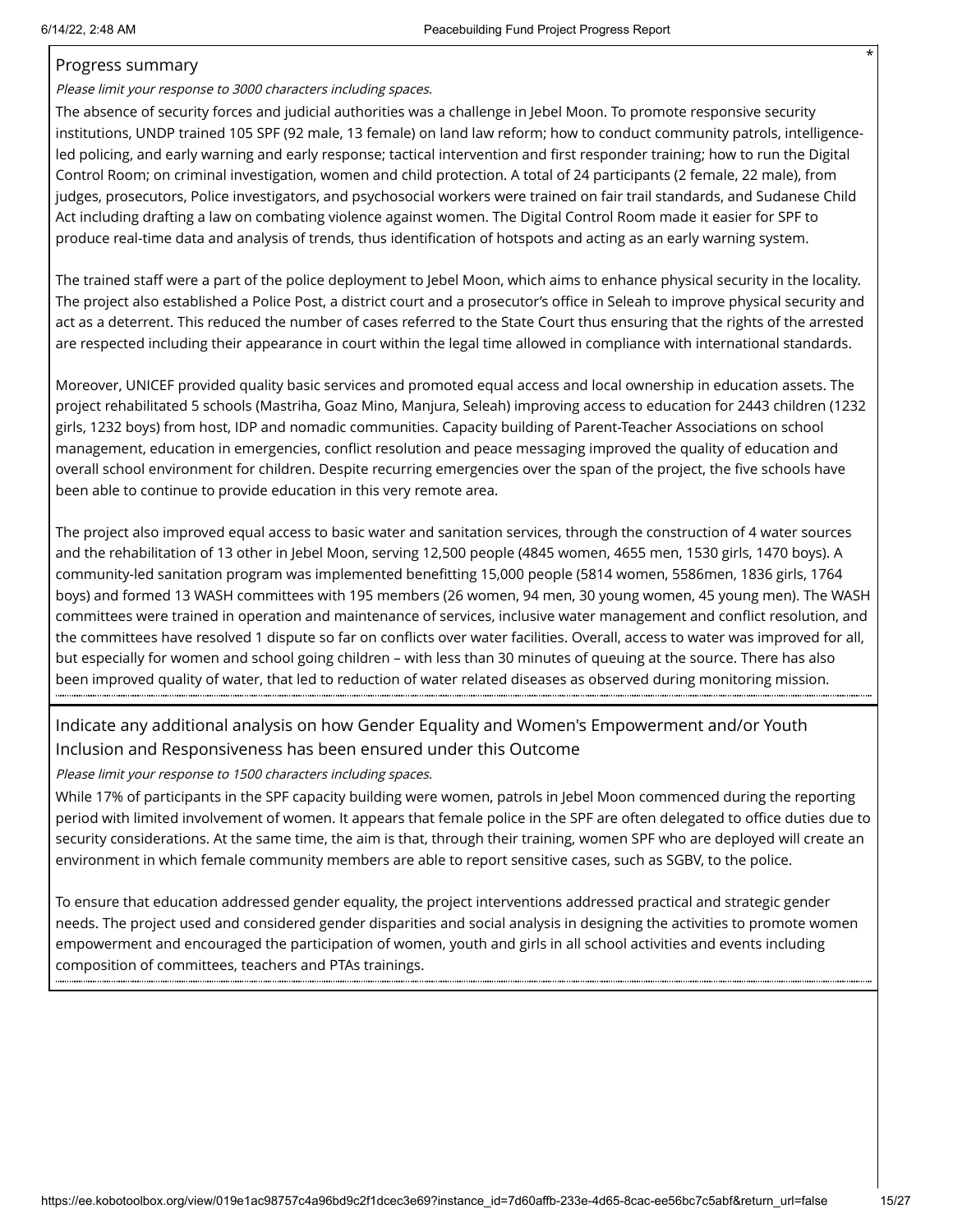| Outcome 3:                                                                                                                                                                                                                                                                                     |          |
|------------------------------------------------------------------------------------------------------------------------------------------------------------------------------------------------------------------------------------------------------------------------------------------------|----------|
| A culture of peace and rights is nurtured and sustained in Darfur by a vibrant civil society with<br>the commitment and capacity to represent the interests of all stakeholders in the resolution of<br>disputes, and in holding Government to account for maintenance of the social contract. |          |
| Rate the current status of the outcome progress                                                                                                                                                                                                                                                | $^\star$ |
| 2. On Track $\binom{1}{2}$ 3. On Track with evidence of peacebuilding results<br>1. Off Track                                                                                                                                                                                                  |          |
|                                                                                                                                                                                                                                                                                                |          |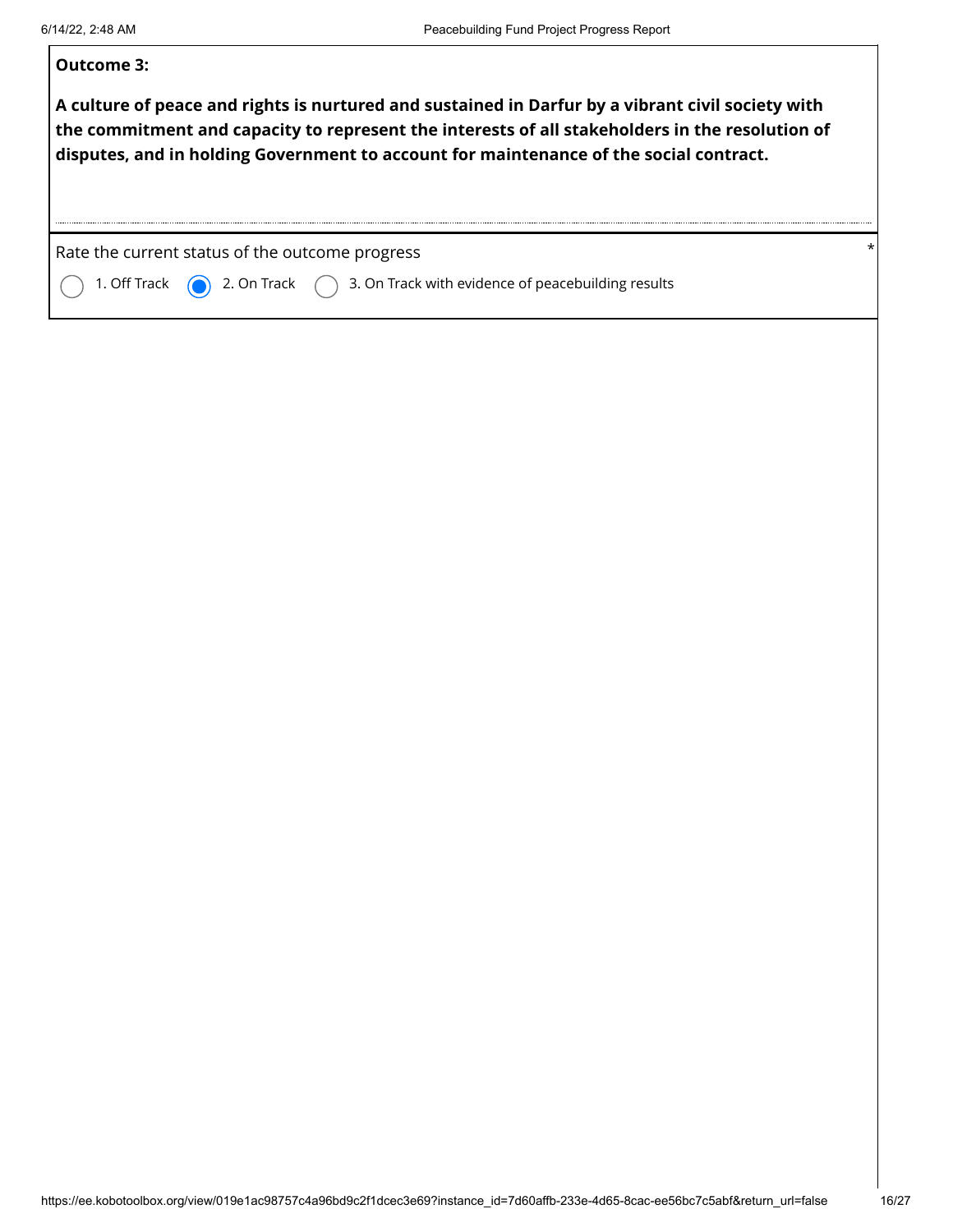#### Progress summary

#### Please limit your response to 3000 characters including spaces.

In addition to the CRCs (See Outcome 1), the project established 12 community-based resolution mechanisms (CBRMs) in Seleah, Manjura, Gozminno, and Aburemail. The CBRMs comprise 180 members (33 women, 51 youth, 43 nomads); the inclusion of nomads is particularly relevant due to the prominence of farmer-nomad disputes in the target locations and narratives of socio-economic marginalisation among nomadic communities. The CBRMs are linked to the locality-level Peace Committee and formal police structures, thus enabling communities to collaborate with local authorities in responding to conflict.

Moreover, 6 community-based protection networks (CBPNs) were established in Jebel Moon locality with 90 members (32 women, 58 men, 4 young women, 26 young men), focused on general protection issues. Members were also trained on protection principles. The CBPNs serve as a platform through which to identify persons with specific needs and refer them to available protection and assistance programs, while also serving as a means of community empowerment and rights promotion. The CBPNs referred 782 cases (302 women; 280 men; 130 girls; 70 boys) to relevant service providers and supported with material and cash assistance. Most of the assisted cases were vulnerable individuals such as child parents, unaccompanied children, persons with disability, critical medical condition and victim/survivor of SGBV. Through referral to the CBPNs, the project supported 1200 persons (475 women; 420 men; 203 girls; 102 boys) with legal awareness, including 764 with paralegal assistance, thus enabling community members to exercise their rights. Most cases were related to family disputes and issues over child custody.

To protect and promote the rights of children, the project established 11 Community-based Child Protection Networks (CBCPN) with 66 women and 39 men. The CBCPNs have started to play an important role in community awareness and mobilization on child protection and rights, identification of child rights violations and referral of cases to service providers. The CBCPNs work closely with social workers of the Ministry of Social Welfare and police officers of the Family and Child Protection Unit. In total, the CBCPNs have referred 28 cases (8 girls, 20 boys), including cases of SGBVs, separated and unaccompanied, and children with different protection concerns. To complement these efforts, the project also established 4 child- and youth-friendly spaces to serve as safe spaces for children and young people to come together and receive different services and trainings, including life skills, employability skills, peace messaging, conflict resolution, outdoor activities, and counselling services. In total, the project provided psycho-social support to 10,494 conflict-affected children (4247 girls and 6247 boys). Through the centres, the project also formed 9 youth groups and supported them in designing and implementing their own peace initiatives.

### Indicate any additional analysis on how Gender Equality and Women's Empowerment and/or Youth Inclusion and Responsiveness has been ensured under this Outcome

Please limit your response to 1500 characters including spaces.

All Community based structures are inclusive of women, youth and nomads who work together, in community leadership roles, to resolve cases related to land, water, livestock, SGBV and other social and protection cases. This brought about a new social cohesion opportunity not experienced before that is inclusive of women and youth as well as nomads.

Through CBPNs, the project provided special assistance packages to schoolgirls and to victims of SGBV during the latest conflict and in new IDPs areas. Since 95% of IDPs took refuge in schools and other public facilities where children, specifically girls, fall victims to multiple violations of rights such as SGBV and other physical violence. Due to the absence of SGBV management facilities, the CBPNs members, were trained on age, gender, and diversity before providing GBV survivors with psychosocial counselling, referral to GBV management facilities in Geneina, with cash for coverage of transportation cost and medical fees.

## **INDICATOR BASED PERFORMANCE ASSESSMENT**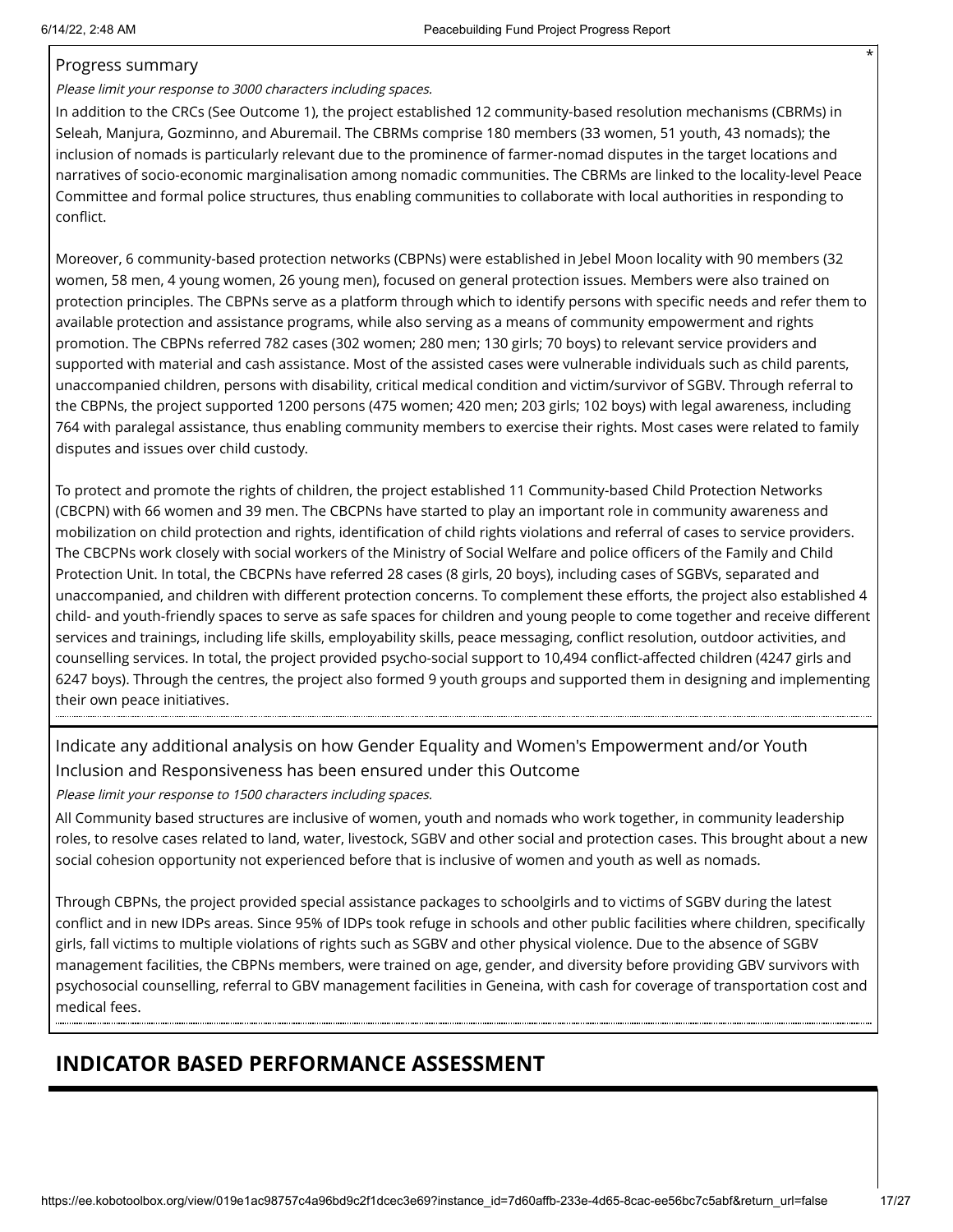Using the Project Results Framework as per the approved project document or any amendmentsprovide an update on the achievement of key indicators at the **outcome** level in the table below

- If an outcome has more than 3 indicators , select the 3 most relevant ones with most relevant progress to highlight.
- Where it has not been possible to collect data on indicators, state this and provide any explanation. Provide gender and age disaggregated data. (300 characters max per entry)

**» Outcome 1: Durable solutions for the return of IDPs and refugees and the residents are made possible by peaceful resolution of land disputes, and sustainable land and natural resource management facilitates enhanced agricultural productivity, processing, and value-chains to create jobs and improve livelihoods.**

| Outcome | Perform<br>ance<br>Indicator<br>S                                                                                                                                                                             | Indicator<br>Baseline<br> | End of<br>Project<br>Indicator<br>Target | Indicator<br>Mileston<br>e | Current<br>Indicator<br>progress                 | Reasons<br>for<br>Variance<br>/ Delay<br>(if any) |
|---------|---------------------------------------------------------------------------------------------------------------------------------------------------------------------------------------------------------------|---------------------------|------------------------------------------|----------------------------|--------------------------------------------------|---------------------------------------------------|
| 1.1     | Percentage of<br>community<br>members<br>reporting<br>improved socio-<br>economic<br>conditions<br>(social cohesion<br>and economic<br>opportunities)<br>in their locality<br>disaggregated<br>by sex and age |                           |                                          |                            | To be<br>addressed by<br>the final<br>evaluation |                                                   |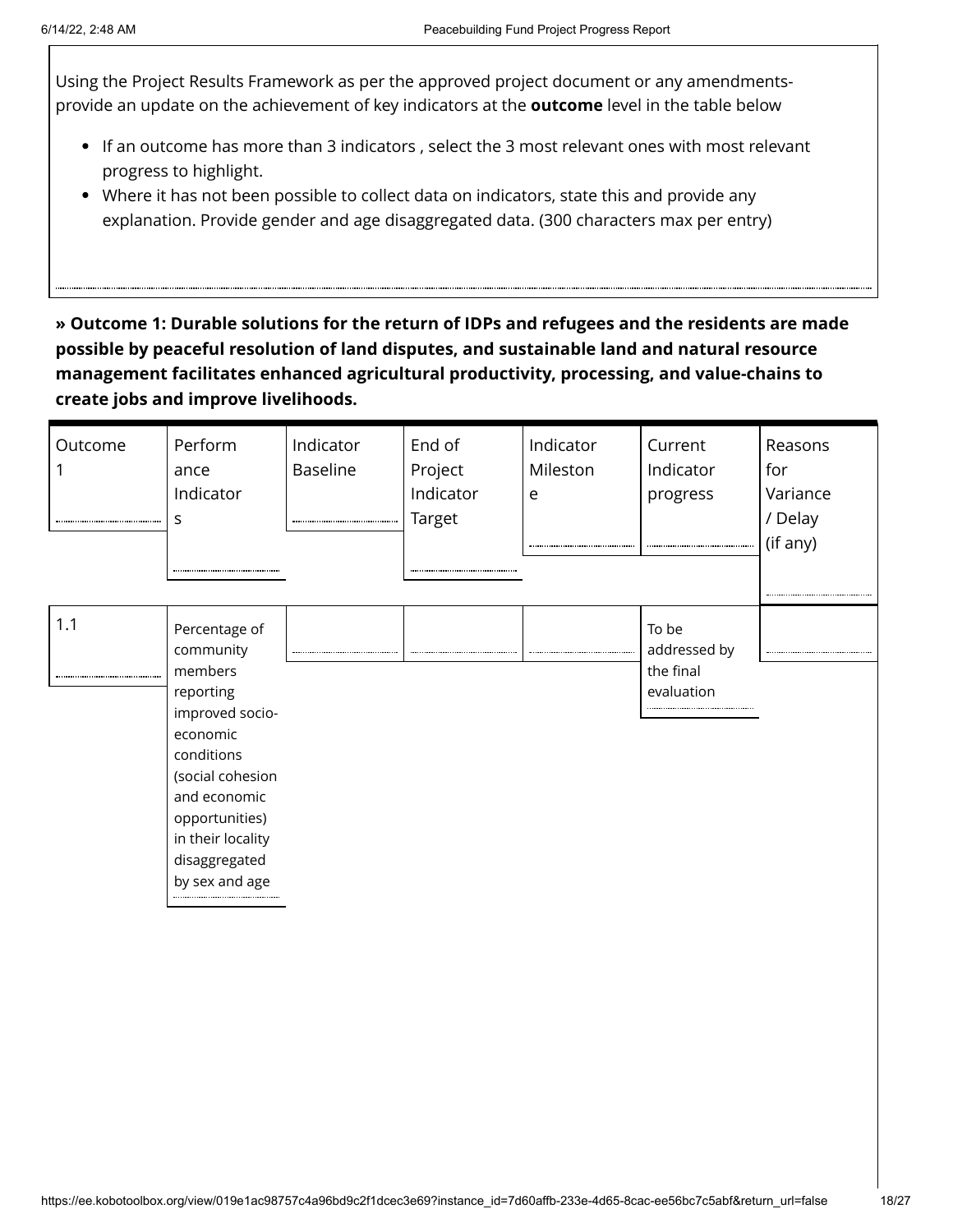| 1.2 | Increase in the<br>extent to which<br>local<br>communities<br>support the<br>return and/or<br>peaceful<br>integration and<br>continued<br>presence of<br>forcibly<br>displaced<br>persons and<br>report positive<br>interactions<br>disaggregated<br>by sex and age |  | To be<br>addressed by<br>the final<br>evaluation |  |
|-----|---------------------------------------------------------------------------------------------------------------------------------------------------------------------------------------------------------------------------------------------------------------------|--|--------------------------------------------------|--|
| 1.3 | Percentage of<br>community<br>members<br>across all<br>groups in the<br>target areas<br>reporting<br>improved<br>access to legal<br>documentation<br>and livelihood<br>opportunities<br>disaggregated<br>by sex and age                                             |  | To be<br>addressed by<br>the final<br>evaluation |  |

**» Outcome 2: Good governance is instituted at locality level and confidence of people built: armed groups are disarmed, demobilised, and reintegrated into society; freedom of movement and physical security is taken for granted by men and women and the rule of law is perceived to be applied without fear or favour; quality basic services are accessible to all, and all feel a stakeholder to their provision.**

| Outcome | Perform   | Indicator | End of    | Indicator | Current   | Reasons  |
|---------|-----------|-----------|-----------|-----------|-----------|----------|
|         | ance      | Baseline  | Project   | Mileston  | Indicator | for      |
|         | Indicator |           | Indicator | e         | progress  | Variance |
|         |           |           | Target    |           |           | / Delay  |
|         |           |           |           |           |           | (if any) |
|         |           |           |           |           |           |          |
|         |           |           |           |           |           |          |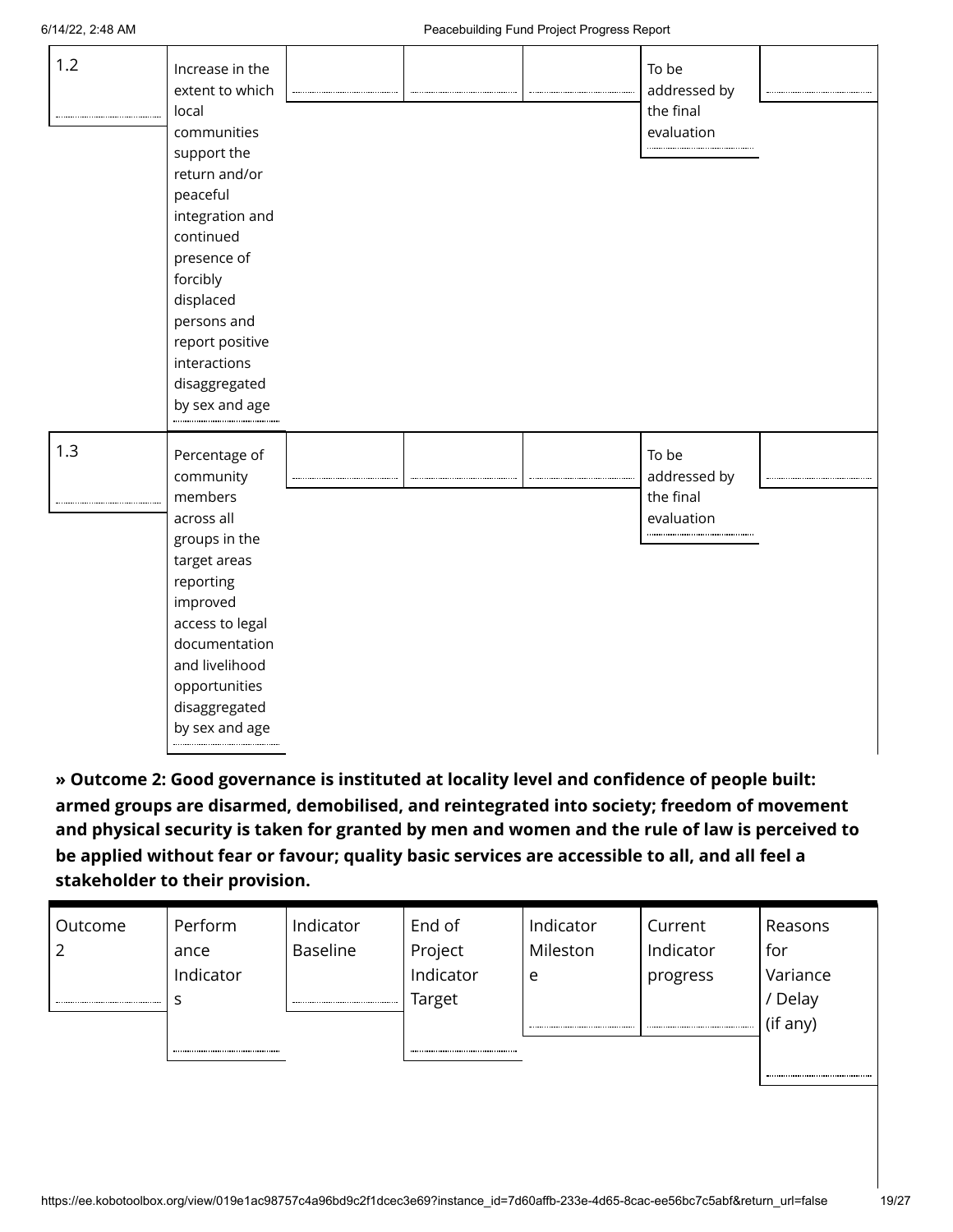| 2.1 | Percentage of<br>community<br>members<br>reporting a<br>perceived<br>decrease in<br>levels of<br>violence within<br>and between<br>communities<br>and groups,<br>including<br>a decrease in<br>GBV and<br>violations of<br>rights of the<br>child.<br>Disaggregated<br>by sex and age |  | To be<br>addressed by<br>the final<br>evaluation<br>$\label{eq:1} \begin{split} \mathcal{L}_{\text{G}}(\mathbf{r},\mathbf{r})=\mathcal{L}_{\text{G}}(\mathbf{r},\mathbf{r})=\mathcal{L}_{\text{G}}(\mathbf{r},\mathbf{r})\,, \end{split}$ |  |
|-----|---------------------------------------------------------------------------------------------------------------------------------------------------------------------------------------------------------------------------------------------------------------------------------------|--|-------------------------------------------------------------------------------------------------------------------------------------------------------------------------------------------------------------------------------------------|--|
| 2.2 | Percentage of<br>community<br>members<br>reporting<br>increased<br>satisfaction<br>with informal<br>and formal<br>rule of law<br>mechanisms/<br>initiatives.<br>Disaggregated<br>by sex and age                                                                                       |  | To be<br>addressed by<br>the final<br>evaluation                                                                                                                                                                                          |  |
| 2.3 | Percentage of<br>community<br>members<br>reporting<br>satisfaction<br>with equitable<br>access to<br>quality<br>basic social<br>services.<br>Disaggregated<br>by sex and<br>age                                                                                                       |  | To be<br>addressed by<br>the final<br>evaluation                                                                                                                                                                                          |  |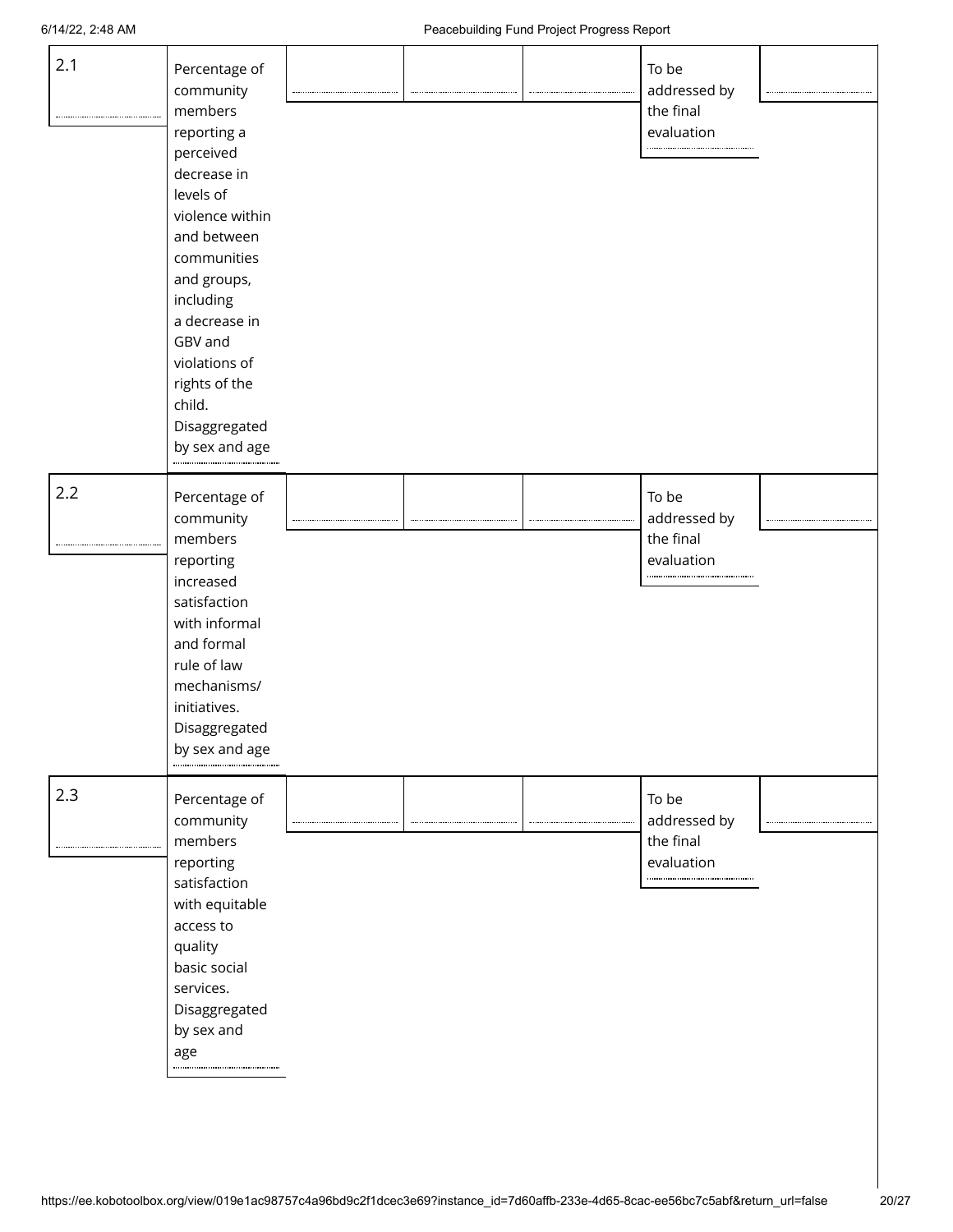**» Outcome 3: A culture of peace and rights is nurtured and sustained in Darfur by a vibrant civil society with the commitment and capacity to represent the interests of all stakeholders in the resolution of disputes, and in holding Government to account for maintenance of the social contract.**

| Outcome<br>3 | Perform<br>ance<br>Indicator<br>S                                                                                                                                                                                                                                                               | Indicator<br>Baseline | End of<br>Project<br>Indicator<br><b>Target</b> | Indicator<br>Mileston<br>e | Current<br>Indicator<br>progress                 | Reasons<br>for<br>Variance<br>/ Delay<br>(if any) |
|--------------|-------------------------------------------------------------------------------------------------------------------------------------------------------------------------------------------------------------------------------------------------------------------------------------------------|-----------------------|-------------------------------------------------|----------------------------|--------------------------------------------------|---------------------------------------------------|
| 3.1          | % of disputes<br>over land, water<br>and other<br>resources,<br>identified by<br>the community<br>as<br>affecting the<br>return and<br>integration of<br>forcibly<br>displaced<br>persons, settled<br>through<br>peaceful<br>means (e.g.<br>CBRMs and<br>committees) in<br>target<br>localities |                       |                                                 |                            | To be<br>addressed by<br>the final<br>evaluation |                                                   |
| 3.2          | Numbers of key<br>stakeholders -<br>women,<br>children<br>and youth,<br>returnees -<br>with<br>peacebuilding<br>competencies<br>and engaged in<br>initiatives to<br>effect<br>meaningful<br>change at the<br>community<br>level.                                                                |                       |                                                 |                            | To be<br>addressed by<br>the final<br>evaluation |                                                   |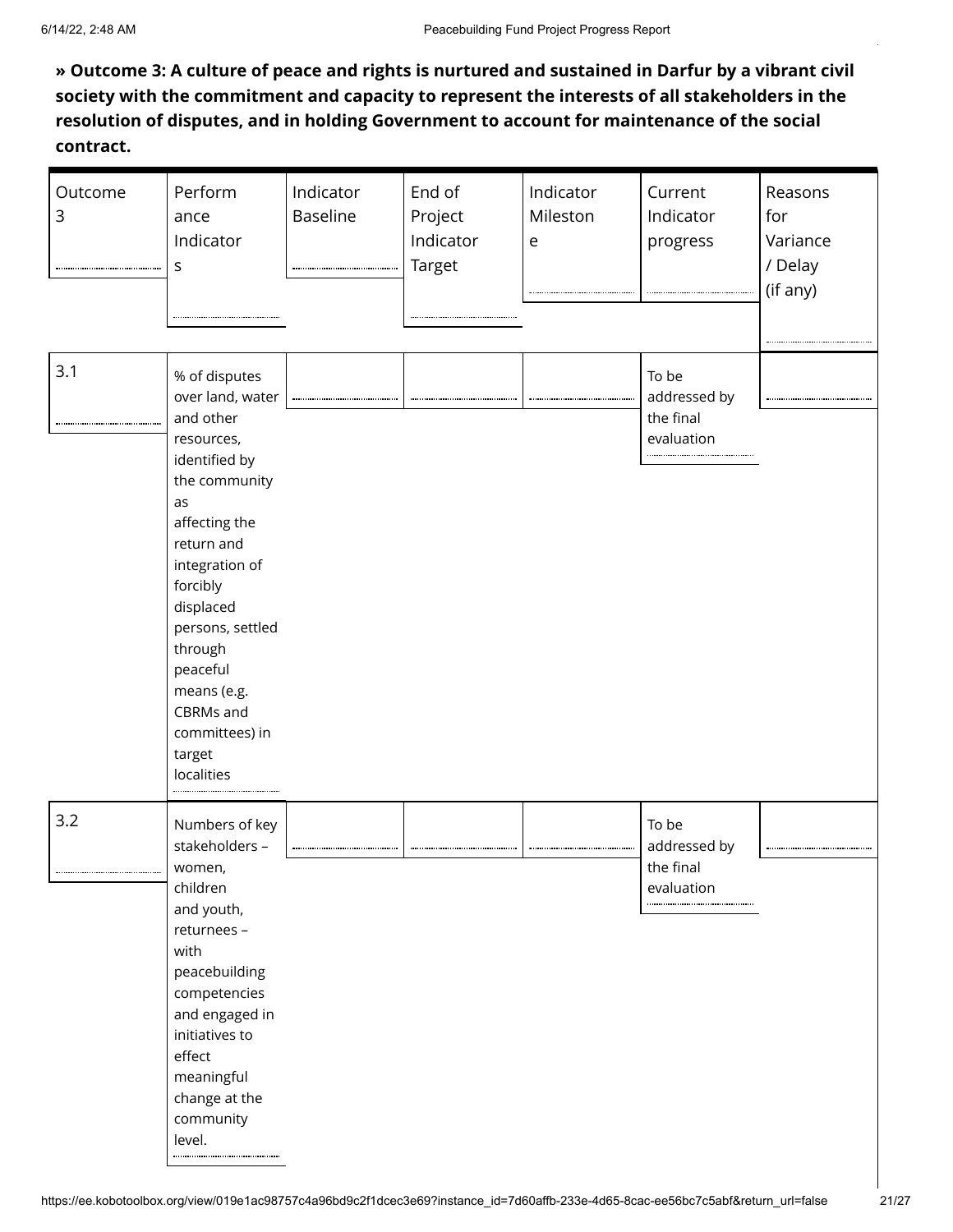| 3.3 | Increase in the<br>confidence of | ---------- |  | To be<br>addressed by |  |
|-----|----------------------------------|------------|--|-----------------------|--|
|     | civil society and                |            |  | the final             |  |
|     | community                        |            |  | evaluation            |  |
|     | members that                     |            |  |                       |  |
|     | opportunities                    |            |  |                       |  |
|     | exist for                        |            |  |                       |  |
|     | them to work                     |            |  |                       |  |
|     | with                             |            |  |                       |  |
|     | government to                    |            |  |                       |  |
|     | encourage                        |            |  |                       |  |
|     | greater                          |            |  |                       |  |
|     | accountability                   |            |  |                       |  |
|     | and                              |            |  |                       |  |
|     | collaboration.                   |            |  |                       |  |
|     | Disaggregated                    |            |  |                       |  |
|     | by sex and age                   |            |  |                       |  |
|     |                                  |            |  |                       |  |

## **PART III: Cross-Cutting Issues**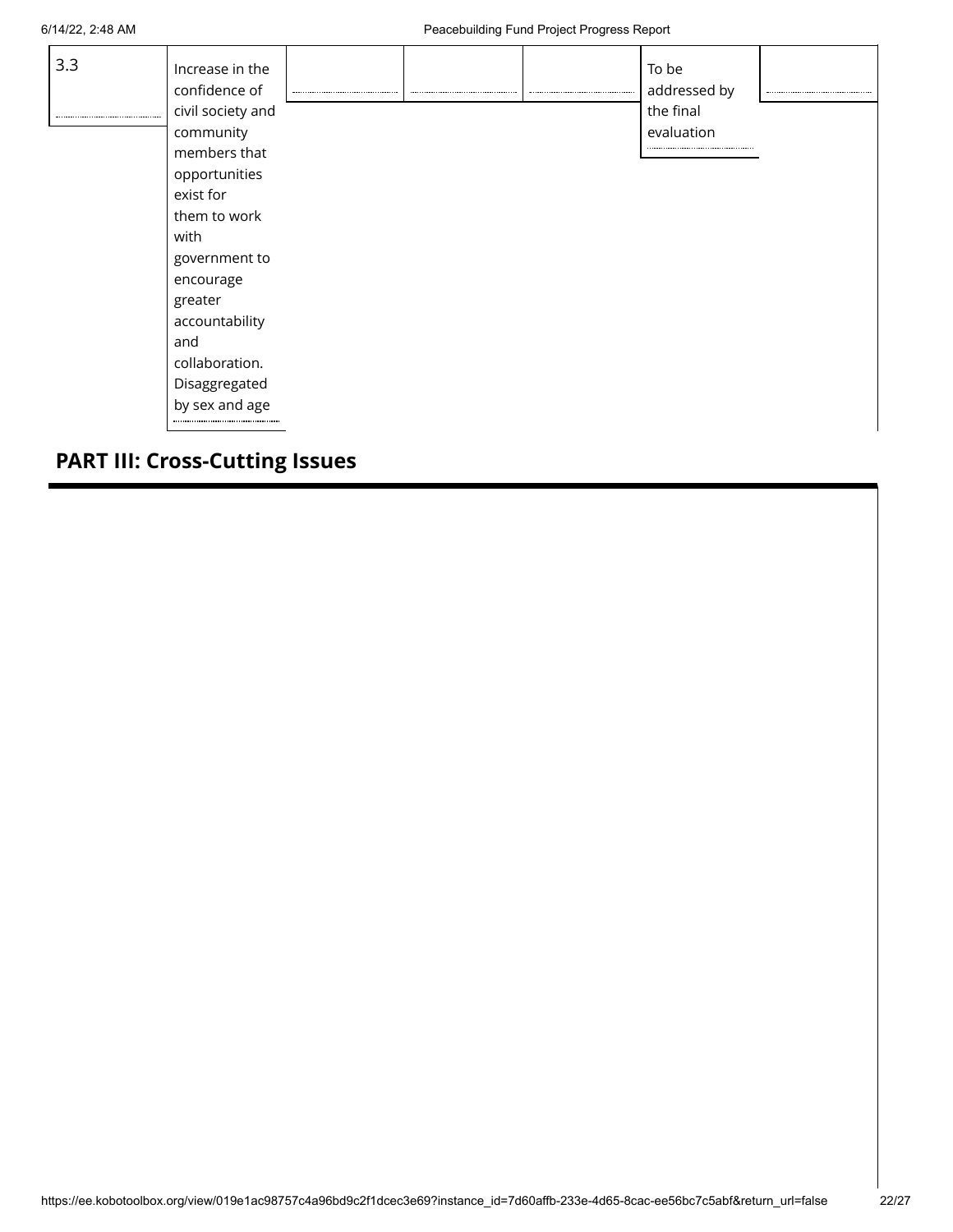Please indicate any significant project-related events anticipated in the next six months, i.e. national dialogues, youth congresses, film screenings, etc.

Please limit your response to 3000 characters including spaces.

Agencies have either already completed implementation or are in the final stages of finishing remaining activities. UNHCR will dedicate the remainder of 2022 to finalizing the detailed steps for preparing for the Durable Solutions Locality Action Plan implementation, including the selection of priority areas and interventions, activity costing, and agreement on implementation coordination arrangements with the Durable Solutions Working Group. In addition, the final and impact evaluations of the Darfur peacebuilding programme will be carried out and completed before the end of the year. At present, the PBF secretariat and the UN agencies are preparing for launching both evaluations, both of which are currently under procurement.

In a few sentences, explain whether the project has had a positive *human impact*. May include anecdotal stories about the project's positive effect on the people's lives. Include direct quotes where possible or weblinks to strategic communications pieces.

#### This is an optional question. You may leave it unanswered if not relevant(2000 character limit)

Through community support projects, UNHCR has specifically strengthened child protection and the rights of the child to education, physical safety and play. This was achieved through the rehabilitation and expansion of existing public schools and the construction of new ones in areas that were deprived from such facilities. Not only the physical structure was improved, but students now can enjoy a better learning environment with seats, concrete floors and learning materials, which relieved some of the financial pressure on poor households. The project's impact on child education would have been more pronounced had the schools remained accessible during conflict and the facilities were not used as temporary shelters for IDPs.

Competition over natural resources is one of the root causes for Darfur conflict and as such any efforts which help reduce reliance on these natural resources was a positive initiative. Fuel efficient stoves were some of the initiatives which helped women reduce their frequency to collect fire wood during which they are exposed to GBV. "As women we have been travelling more than 6km in search of firewood and we were exposed to sexual and gender-based violence in the forests and we used to fetch firewood every week and now we only fetch once in 3 weeks, and this has reduced the incidences of SGBV among the women" - Hassania Ibrahim (27 years) from Gilgilak Village

In Falko village there has been limited WASH and health facilities, access to education, child marriages, and other protection issues that needed addressing. With inter-communal clashes characterizing the areas, it restricted humanitarian services from providing lifesaving and durable solutions. However, the PBF project supported the renovation of a school and a latrine unit to increase access of the disadvantaged children to basic services. The renovation of this old school increased chances for 199 pupils (110 boys, 89 girls) including some teenage mothers.

You can also upload upto 3 files in various formats (picture files, powerpoint, pdf, video, etc..) to illustrate the human impact of the project **OPTIONAL**

File 1

**OPTIONAL**

Click here to upload file. (< 5MB)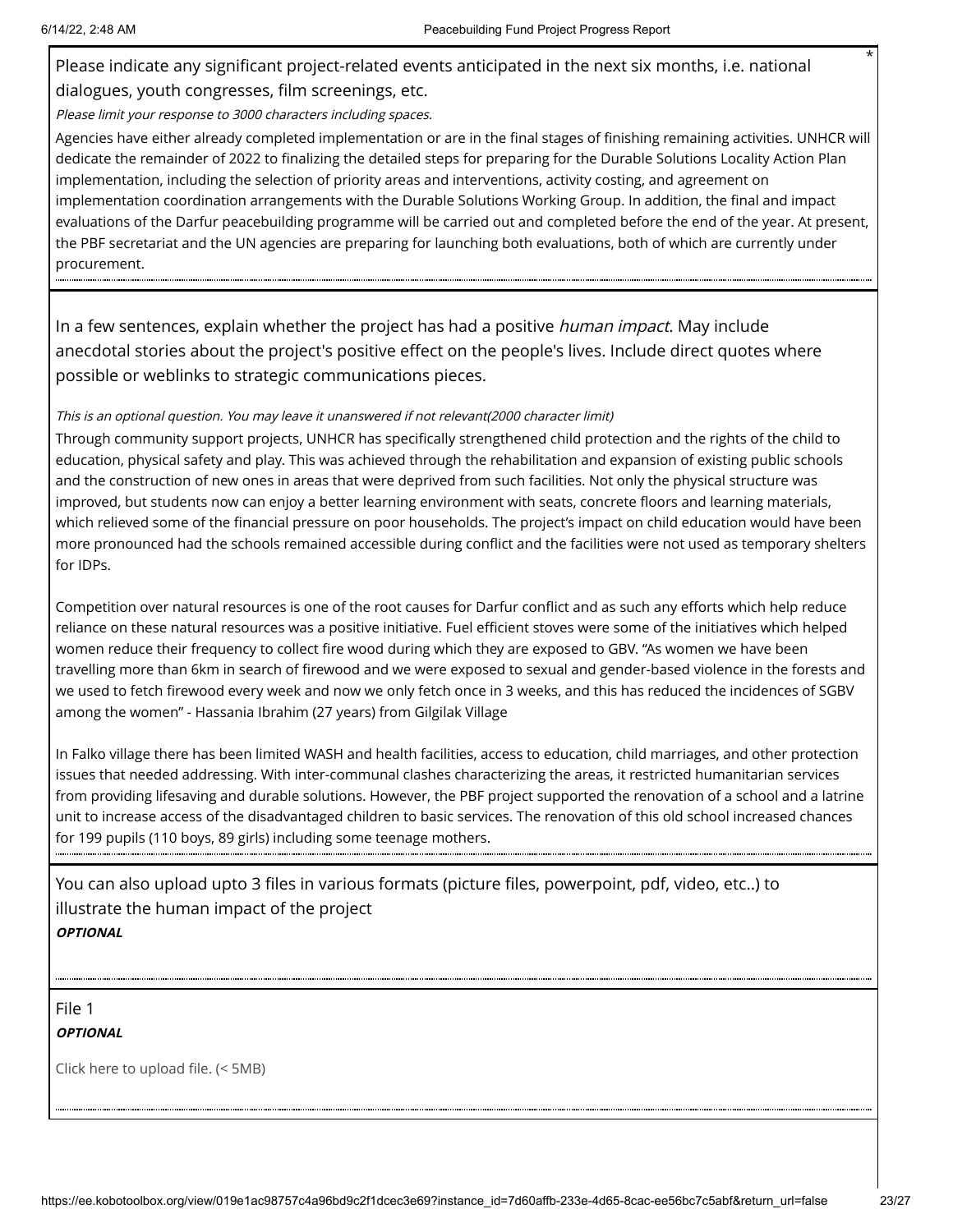## File 2

#### **OPTIONAL**

Click here to upload file. (< 5MB)

File 3

#### **OPTIONAL**

Click here to upload file. (< 5MB)

You can also add upto 3 links to online resources which illustrate the human impact of the project **OPTIONAL**

Link 1

#### **OPTIONAL**

https://dswgsudan.org/pbfdarfur/

Link 2

**OPTIONAL**

Link 3

**OPTIONAL**

### **» Monitoring**

Please list monitoring activities undertaken in the reporting period

Please limit your response to 1000 characters including spaces.

- Joint monitoring missions carried out in June and August 2021

Sporadic monitoring visits were carried out by Implementing partners when the security situation allowed

Carried out remote monitoring

Do outcome indicators have baselines?

If only some of the outcome indicators have baselines, select 'yes'

yes 0

no

#### Please provide a brief description

Please limit your response to 3000 characters including spaces.

Yes, the baselines for most project indicators were established through data collection carried out from December 2020 to January 2021.

\*

\*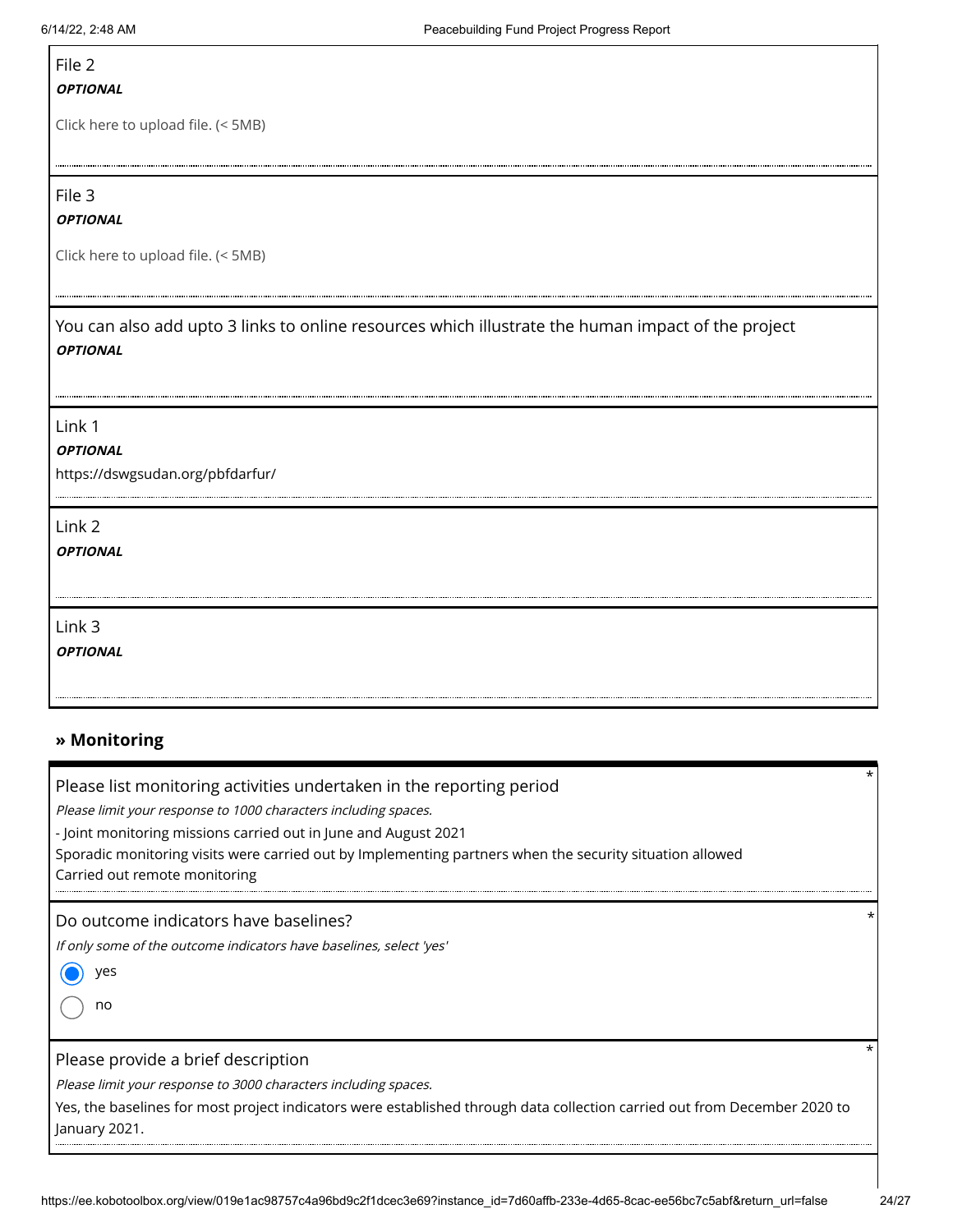| $\star$<br>Has the project launched perception surveys or other community-based data collection? |  |
|--------------------------------------------------------------------------------------------------|--|
| yes                                                                                              |  |
| no                                                                                               |  |
|                                                                                                  |  |
| Please provide a brief description                                                               |  |
|                                                                                                  |  |
| Please limit your response to 3000 characters including spaces.                                  |  |

### **» Evaluation**

| Has an evaluation been conducted during the reporting period?                                                                                                                                                                                                                                                                                                                             |
|-------------------------------------------------------------------------------------------------------------------------------------------------------------------------------------------------------------------------------------------------------------------------------------------------------------------------------------------------------------------------------------------|
| yes                                                                                                                                                                                                                                                                                                                                                                                       |
| no                                                                                                                                                                                                                                                                                                                                                                                        |
| Evaluation budget (in USD):                                                                                                                                                                                                                                                                                                                                                               |
| 90000                                                                                                                                                                                                                                                                                                                                                                                     |
| If project will end in next six months, describe the evaluation preparations                                                                                                                                                                                                                                                                                                              |
| Please limit your response to 3000 characters including spaces.                                                                                                                                                                                                                                                                                                                           |
| The project is preparing for a final evaluation to be conducted within 3 month from the project end date (ToR approved and<br>currently being advertised for the procurement of an independent evaluation firm's services), and for an impact evaluation to<br>be conducted towards the end of 2022/start of 2023. A training on the impact evaluation was conducted for project staff in |

# October 2021, with a focus on methodology and research design.

### **» Catalytic Effect**

| Catalytic Effect (financial): Has the project led to additional funding from other sources?                                    | $^\star$ |
|--------------------------------------------------------------------------------------------------------------------------------|----------|
| yes                                                                                                                            |          |
| no                                                                                                                             |          |
| Catalytic Effect (non-financial): Has the project enabled or created a larger or longer-term<br>peacebuilding change to occur? | *        |
| No catalytic effect                                                                                                            |          |
| Some catalytic effect                                                                                                          |          |
| Significant catalytic effect                                                                                                   |          |
| Very Significant catalytic effect                                                                                              |          |
| Don't Know                                                                                                                     |          |
| Too early to tell                                                                                                              |          |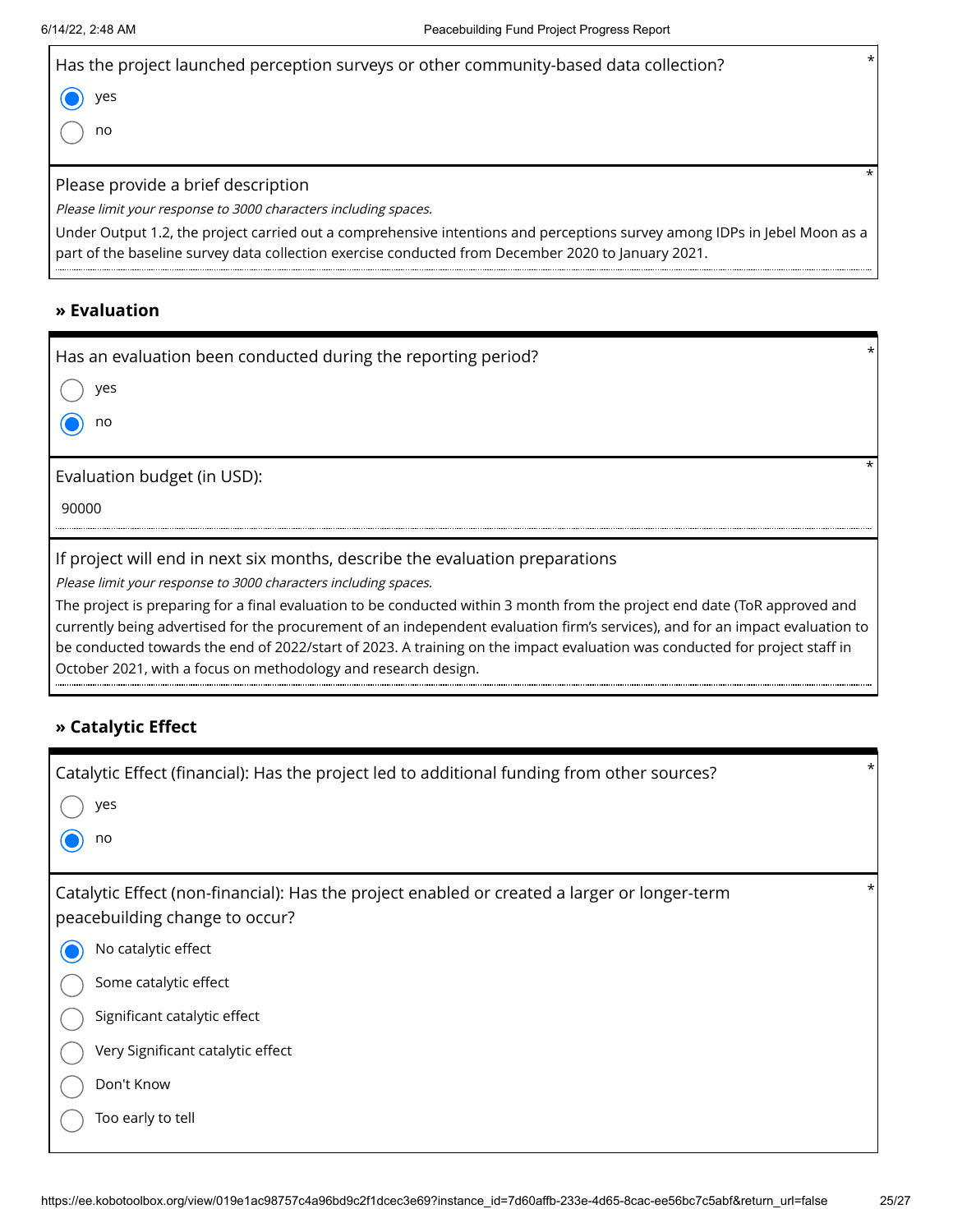| <b>PART IV: COVID-19</b> |  |  |
|--------------------------|--|--|
|                          |  |  |

| Please respond to these questions if the project underwent any monetary or non-monetary<br>adjustments due to the COVID-19 pandemic.<br>This section is optional. You can leave it blank if not relevant                                                                                                                       |
|--------------------------------------------------------------------------------------------------------------------------------------------------------------------------------------------------------------------------------------------------------------------------------------------------------------------------------|
| Monetary adjustments:                                                                                                                                                                                                                                                                                                          |
| Please indicate the total amount in USD of adjustments due to COVID-19:                                                                                                                                                                                                                                                        |
| 0                                                                                                                                                                                                                                                                                                                              |
| Non-monetary adjustments: Please indicate any adjustments to the project which did not have any<br>financial implications:<br>Please limit your response to 3000 characters including spaces.<br>n/a                                                                                                                           |
| Please select all categories which describe the adjustments made to the project (and include details in<br>general sections of this report):                                                                                                                                                                                   |
| Reinforce crisis management capacities and communications                                                                                                                                                                                                                                                                      |
| Ensure inclusive and equitable response and recovery                                                                                                                                                                                                                                                                           |
| Strengthen inter-community social cohesion and border management                                                                                                                                                                                                                                                               |
| Counter hate speech and stigmatization and address trauma                                                                                                                                                                                                                                                                      |
| Support the SG's call for a global ceasefire                                                                                                                                                                                                                                                                                   |
| None                                                                                                                                                                                                                                                                                                                           |
| Other (please describe):                                                                                                                                                                                                                                                                                                       |
| If relevant, please share a COVID-19 success story of this project (i.e. how adjustments of this project<br>made a difference and contributed to a positive response to the pandemic/prevented tensions or<br>violence related to the pandemic etc.)<br>Please limit your response to 3000 characters including spaces.<br>n/a |
| Are there any other issues concerning project implementation (related to COVID-19 or not) that you<br>want to share, including any capacity needs of the recipient organizations? (1500 character limit)<br>Please limit your response to 3000 characters including spaces.<br>n/a                                             |